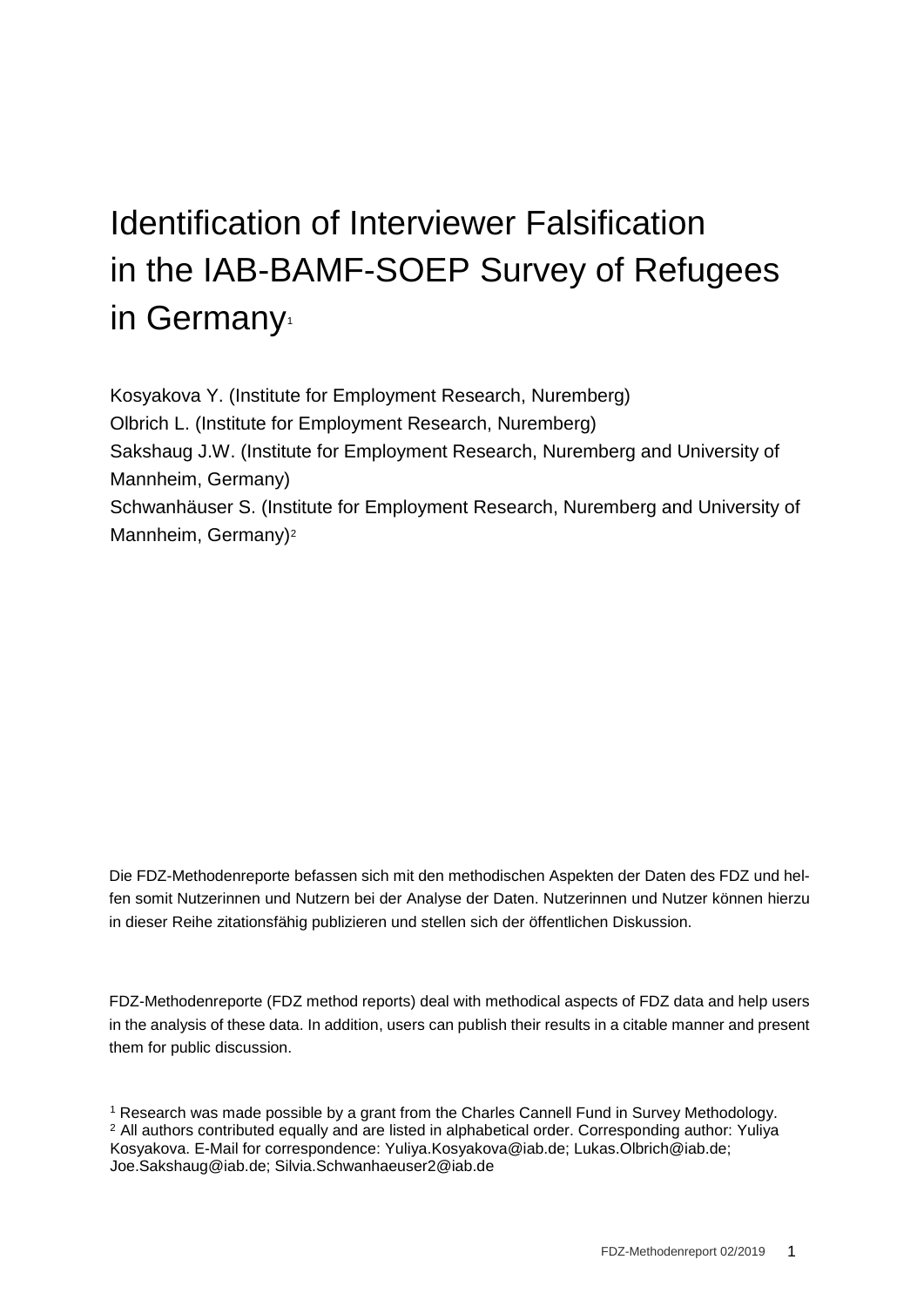## **Contents**

| Abstract |                                                             | 3  |
|----------|-------------------------------------------------------------|----|
|          | Zusammenfassung                                             | 3  |
| 1        | Introduction                                                | 4  |
| 2        | IAB-BAMF-SOEP Survey of Refugees in Germany                 | 5  |
| 3        | Identification strategy                                     | 6  |
| 3.1      | Indicator-based identification strategies                   | 6  |
| 3.2      | Variation of indicators over interviewers' field experience | 8  |
| 3.3      | Content-related patterns                                    | 9  |
| 4        | <b>Empirical Results</b>                                    | 9  |
| 4.1      | Indicator values                                            | 9  |
| 4.2      | Meta-indicator                                              | 10 |
| 4.3      | Cluster analyses                                            | 11 |
| 4.4      | Development of the indicators over the field period         | 13 |
| 4.5      | Content abnormalities                                       | 19 |
| 4.6      | Panel response rates                                        | 21 |
| 4.7      | Interviewer falsification in the second wave                | 21 |
| 5        | Conclusion                                                  | 23 |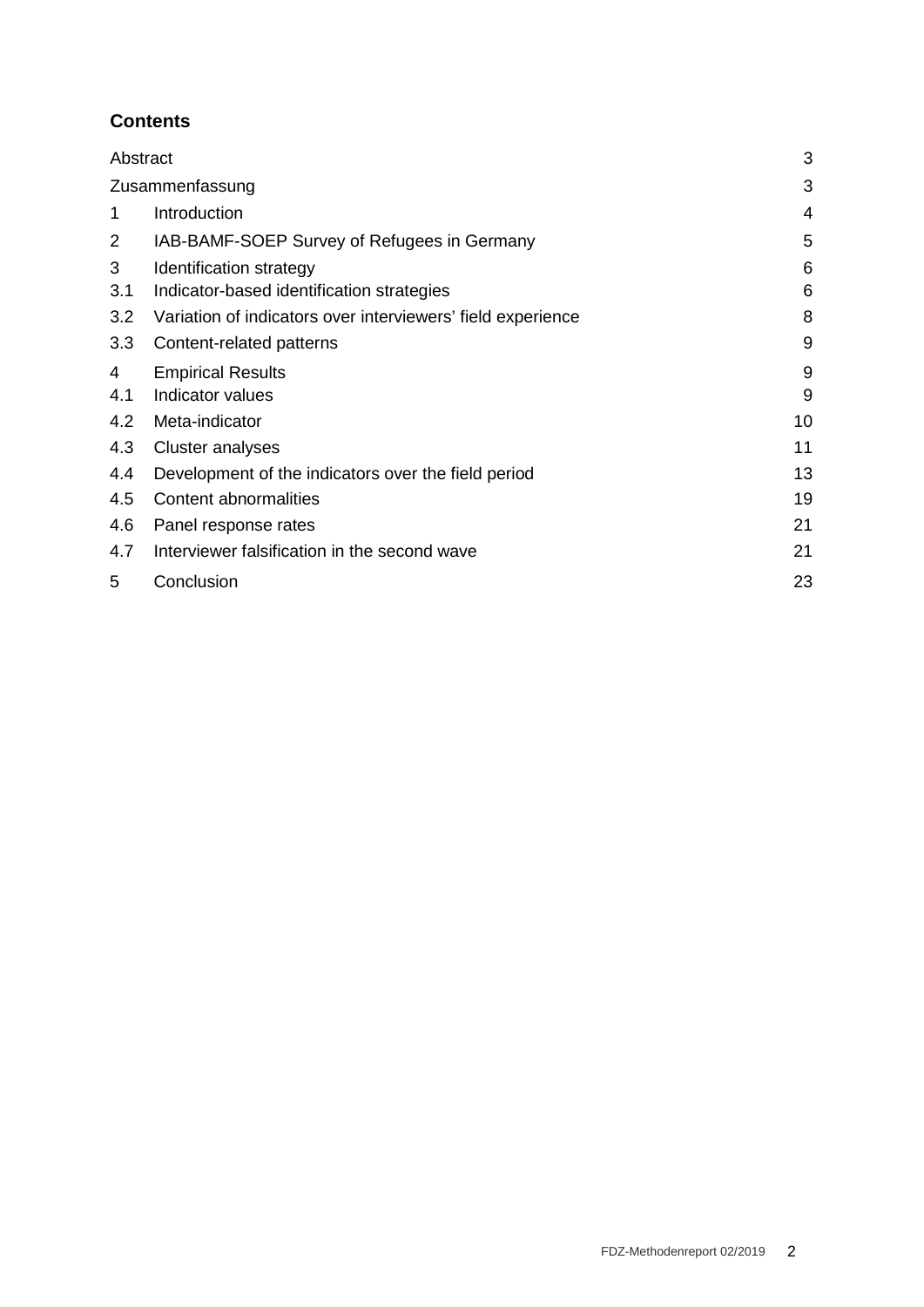## **Abstract**

Interviewer-administered surveys are susceptible to intentional deviant behavior by interviewers and this type of behavior is a potential source of survey error. One example of such deviant behaviour is the falsification of entire interviews, which can negatively impact data quality if such cases are not identified. Therefore, the development and application of falsification detection methods is important to ensure high quality data. However, methods of detecting falsification are usually evaluated using simulated or laboratory data instead of actual falsified data. This report examines the effectiveness of statistical identification methods for detecting falsifiers in the IAB-BAMF-SOEP Survey of Refugees in Germany, in which there was an actual case of interviewer fraud.

#### **Zusammenfassung**

Interviewer-gestützte Befragungen sind potentiell anfällig für bewusstes Fehlverhalten durch den Interviewer. Dies stellt eine mögliche Quelle für Verzerrungen in Befragungsdaten dar. Ein Beispiel für diese Art von Verhalten ist die Fälschung von Interviews durch den Interviewer. Werden solche Fälle nicht identifiziert, kann sich dies negativ auf die Datenqualität auswirken. Daher ist die Entwicklung und Anwendung von Methoden zur Identifikation von Fälschungen wichtig, um qualitativ hochwertige Daten zu gewährleisten. Bisher wurden derartige Methoden meist unter Verwendung von simulierten oder experimentellen Daten anstelle von tatsächlich gefälschten Daten evaluiert. In diesem Bericht wird das Potential statistischer Identifikationsmethoden anhand der Daten der IAB-BAMF-SOEP Befragung Geflüchteter untersucht, für welche ein Fall von Interviewfälschungen durch das Befragungsinstitut aufgedeckt wurde.

**Keywords:** interviewer falsification, statistical identification methods, data quality.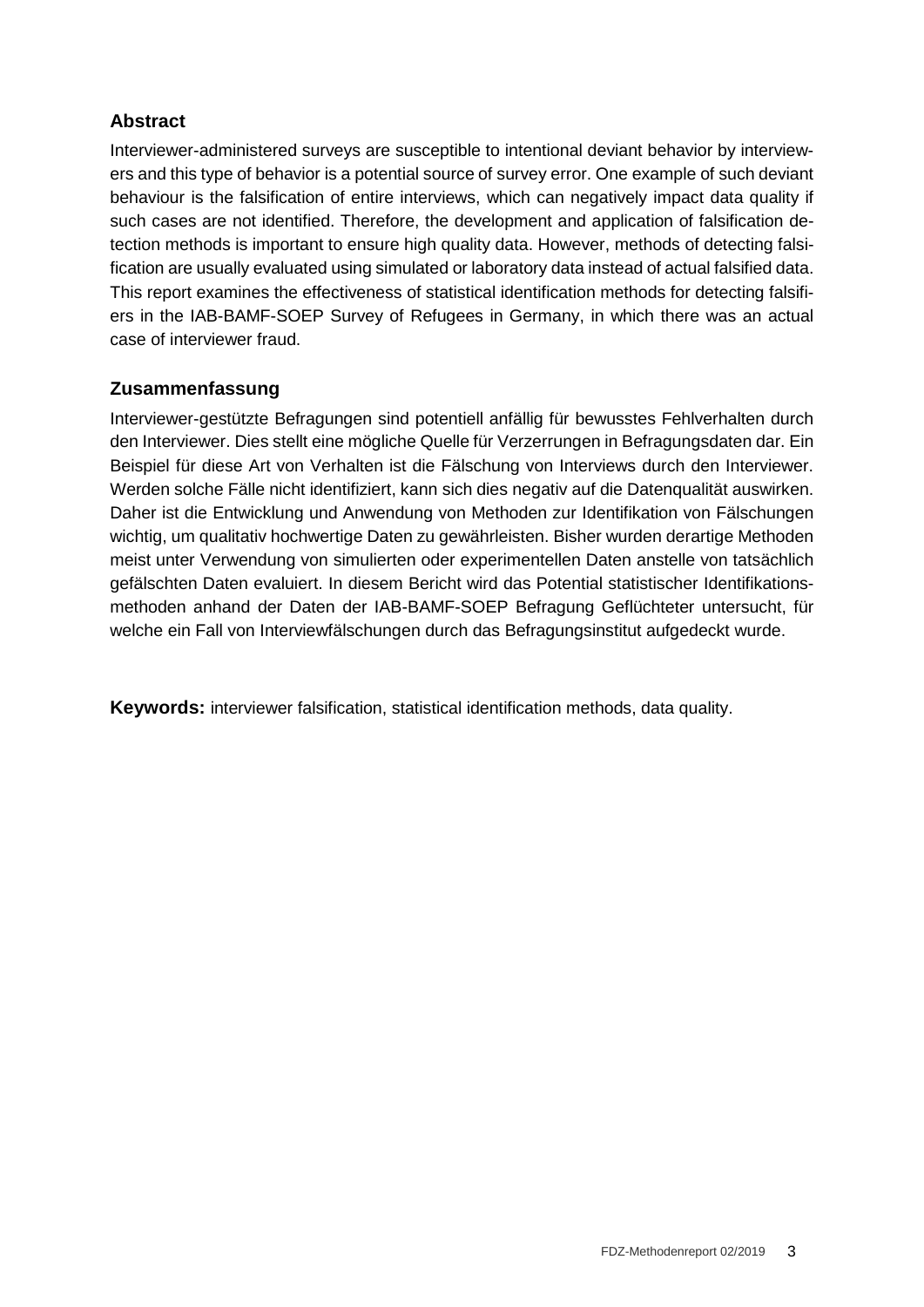# **1 Introduction**

Deviant interviewer behavior is a well-known problem in survey research. Such behavior can take various forms. For example, interviewers may deviate from strictly standardized interviewing by failing to read the survey questions as worded or by providing unscripted feedback to respondents (Blasius and Friedrichs 2012; Bredl, Storfinger, and Menold 2013; Harrison and Krauss 2002). Another example is when interviewers deliberately manipulate responses to filter questions in order to avoid follow-up questions and, thus, reduce the length of the interview (e.g. Kosyakova, Skopek, and Eckman 2015; Kreuter et al. 2011). While both of these examples of interviewer deviance can adversely affect the quality of the collected survey data, neither of them does this while generating as much publicity in the mass media as interviewer falsification of entire interviews. We refer to interviewer falsification as the intentional deviation from the intended data collection guidelines or instructions, which remains unreported by the interviewer (see AAPOR 2003); specifically, we focus on the fabrication of complete interviews. The empirical evidence suggests that deliberate interviewer falsification is a rare occurrence in survey research (see Blasius and Friedrichs 2012; Bredl et al. 2013). Nevertheless, even small amounts of unidentified cases can, to some extent, have a negative impact on data quality and introduce bias in survey estimates (see Schnell 1991; Schräpler and Wagner 2005). Therefore, detecting fraudulent interviews is an important task for ensuring high data quality.

A recent example of interviewer falsification was reported in the IAB-BAMF-SOEP Survey of Refugees in Germany (IAB 2017; DIW 2018). The partners conducting the survey – the German Institute for Employment Research (IAB), the Federal Office for Migration and Refugees (BAMF), and the German Socio-Economic Panel (SOEP) – were informed in December 2017 by the survey institute that one of their interviewers falsified 289 person interviews in 217 reported households during the baseline wave of the study (conducted during the period from June to December 2016). The fabricated interviews from the first wave were discovered after the field period for the second wave began. Meanwhile, the baseline data had been released (V33, on 29.11.2017) and preliminary results had been published and presented to the public. Revision of the data followed on 30.01.2018 (V33.1). The discovery of interviewer falsifications and its consequences were prominently featured in a news article published in Der Spiegel (Seibt 2018a) alongside a series of related articles on the topic of "fake surveys" and the manipulation of opinion polls especially in market research (e.g. Kwasniewski et al. 2018; Seibt 2018b).

In light of this high-profile case, it is evident that survey organizations are in need of improving their tools to identify potential interviewer falsification. This report contributes to the development of such tools through a case study aimed at ensuring high data quality. Specifically, this case study aims to: 1) identify potential predictors of interviewer falsification; 2) extend existing methods for detecting possible interviewer falsification; and 3) develop and test new methods for detecting interviewer falsification. These aims are achieved by using the known fraudulent data from the IAB-BAMF-SOEP Survey of Refugees in Germany, for which the authors have access to as part of their employment at the IAB[3.](#page-3-0) This case study allows for the retrospective identification of fake interviews and testing of various fraud detection tools. These tools, as we

<span id="page-3-0"></span><sup>&</sup>lt;sup>3</sup> External researchers may apply for access to these data by submitting a user-contract application.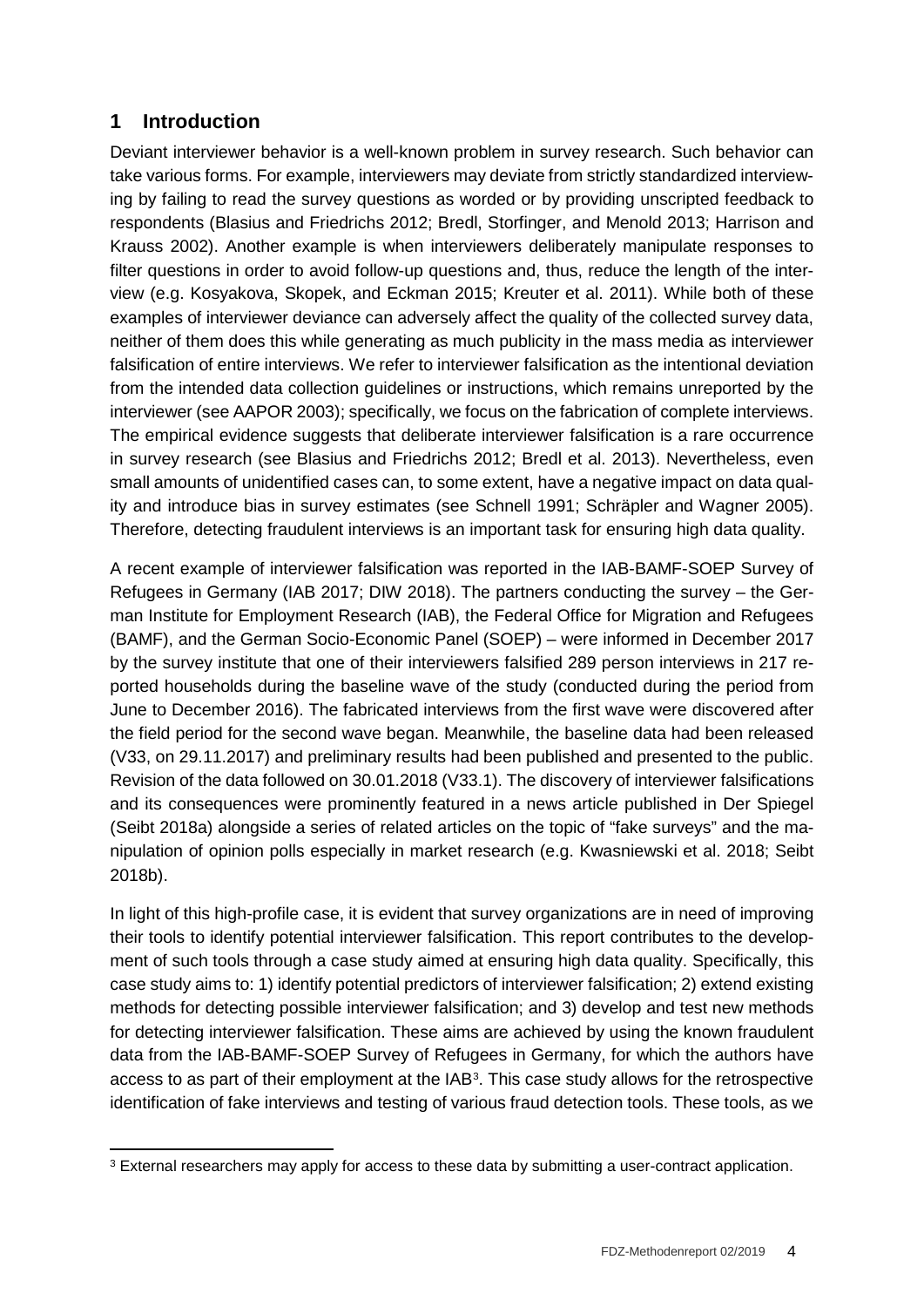will show later, were successful in identifying the known falsifier and identifying additional suspicious cases of potential interviewer fraud, which were previously undiscovered in the IAB-BAMF-SOEP Survey of Refugees in Germany.

# **2 IAB-BAMF-SOEP Survey of Refugees in Germany**

The IAB-BAMF-SOEP-Refugee Survey is a recently-established longitudinal household survey in Germany (Brücker et al. 2016; Brücker, Rother and Schupp 2017; Brücker et al. 2019) in which a single case of interviewer fraud was identified by the survey institute almost one year after the data was collected. The first wave was launched in 2016. The gross sample size amounted to 7,101 households of which 3,554 participated in the survey (Kroh et al. 2017). With a response rate of about 48.7 percent, the first data release included 4,816 respondents (in 3,554 households), interviewed by 98 interviewers. The median number of completed interviews per interviewer was 85 (mean = 108 interviews). There were three interviewers who each interviewed more than 200 respondents; these interviewers conducted 17.3 percent of all interviews. The lone fraudulent interviewer reported by the survey institute was one of these interviewers. This interviewer conducted 289 person interviews (6.0 percent of all person interviews) and 217 household interviews (6.1 percent of all household interviews).

The second wave of the survey was carried out in 2017. The re-interview rate was 67% among the first wave participants (Brücker et al. 2019). In addition, a refreshment sample was added in 2017. In total, these two samples yielded data for 2,747 panel respondents (in 2,166 households) and 2,974 new respondents (in 2,134 households). 48 interviewers conducted interviews in the second wave: the median number of interviews per interviewer was 147 (mean = 180 interviews). There were six interviewers who each completed over 200 interviews, two of which completed over 300 interviews. In total, these two interviewers conducted 38.18 percent of all interviews.

Interviews were conducted using computer-assisted personal interviewing (CAPI) with audio computer-assisted-self-interviewing (ACASI) used for a subset of questions. The questionnaires were available in seven languages (Arabic, English, Farsi/Dari, German, Kurmanji, Pashtu and Urdu). Auditory instruments (spoken audio files) were implemented to facilitate interviews with individuals with poor reading skills. If needed, other persons (such as family members) and, to a lesser extent, professional translators and interpreters were also used as language mediators.

The core topics of the (person and household) questionnaires included migration, education and employment biographies, history and process of refugee migration, registration in Germany, asylum procedure, accommodation, human capital, language proficiency, cognitive and non-cognitive competences, personality traits and attitudes, health and life satisfaction, participation in integration measures and labor market integration in Germany.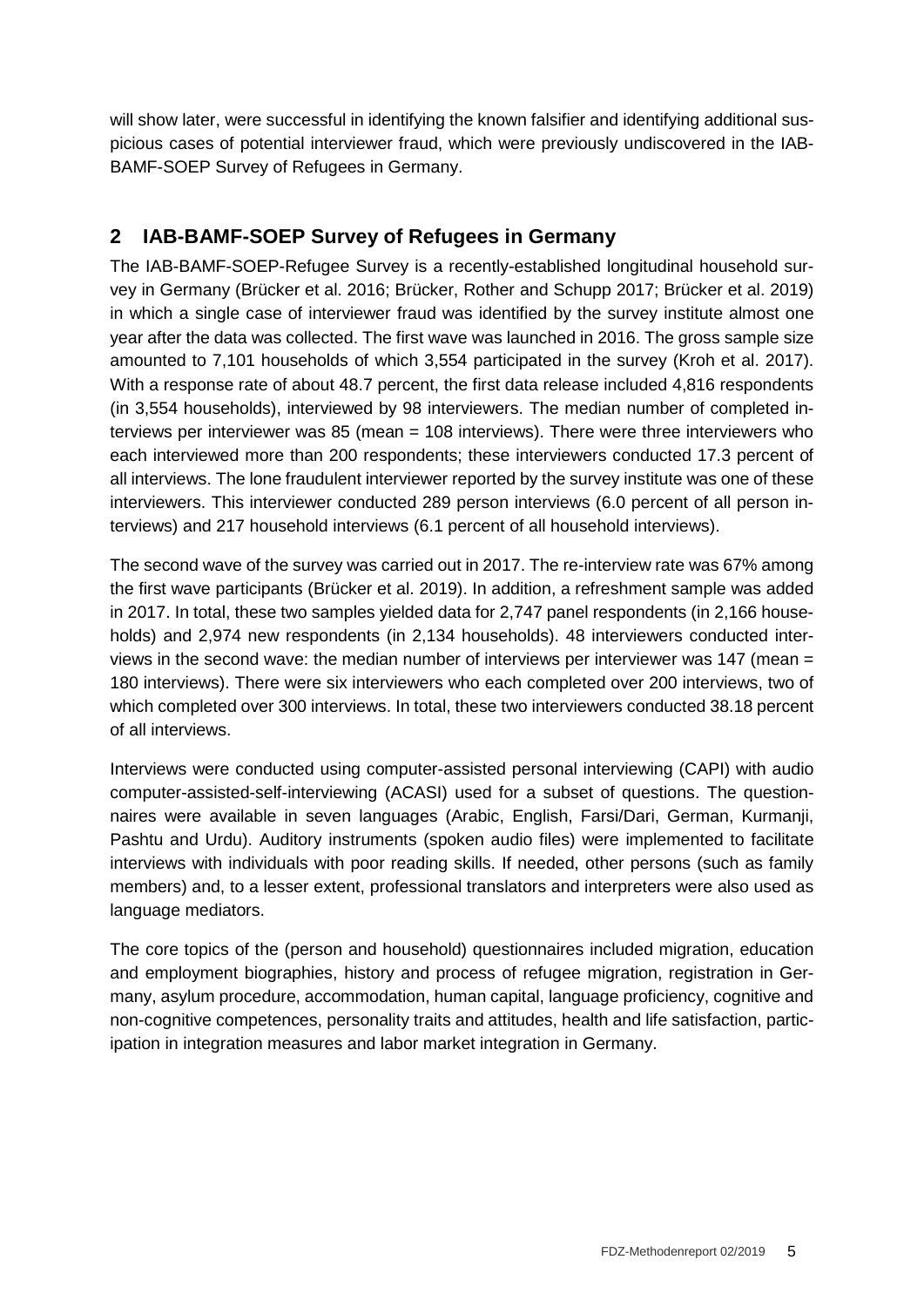## **3 Identification strategy**

#### **3.1 Indicator-based identification strategies**

In the first step of our analyses, we identified potential indicators of interviewer falsification guided by the survey literature (Stokes and Jones 1989; Hood and Bushery 1997; Murphy et al. 2004; Bredl et al. 2013; Blasius and Friedrichs 2012; Menold et al. 2013; de Haas and Winker 2016; Murphy et al. 2016). These indicators attempt to distinguish between honest and deviant interviewing behaviors as well as distinguish between the responding styles of real and fake respondents. In addition, we include new indicators, which are partly specific to the survey (such as the proportion of record-linkage consent and interviewers' evaluation of the interview situation) and potentially available in other surveys (such as the relative duration of the interview). Table 1 lists all of the indicators analyzed in this study. Existing indicators include citations where they have been used in previous research, while newly considered indicators are correspondingly marked as such. The choice of indicators is largely motivated from the notion that interviewers fabricate interview data in a way that minimizes their time and effort. The main assumption is that in the case of fraudulent interviewer behavior the indicators will point in a specific direction. For instance, the falsifier can influence the number of questions presented by strategically answering filter questions in a way such that follow-up questions are not triggered (Brüderl et al. 2013). Employing this strategy may significantly reduce time and effort (Kosyakova et al. 2015). Another example is the frequency of extreme responses in rating scales. Since extreme answers make it difficult to answer all questions in a consistent manner and can attract attention, a falsifier is likely to avoid extreme responses (Porras and English 2004). Table 1 summarizes the underlying assumptions of the falsification direction for each indicator.

For the empirical analysis, the indicator values resulting from single interviews were aggregated to the interviewer-level and then standardized. In this way, we ensure the comparability of the values resulting from different indicators. This transformation can be realized via the following formula:

$$
z = \frac{x - \mu}{\sigma},\tag{1}
$$

where x denotes the original interviewer-level indicator,  $\mu$  and  $\sigma$  the mean and the standard deviation of  $x$ , respectively, and  $z$  the resulting standardized indicator. In total, 32 standardized interviewer-level indicators were created. These indicators were then introduced in three different types of analyses as described in the following.

First, we calculated the share (percentage) of standardized indicator values that lay in a suspicious direction for each interviewer. Based on assumptions about the rational behavior of falsifiers, we marked one direction of the standardized values for each indicator as suspicious. As an example, we expect falsifiers to show less item non-response. Therefore, a relatively large standardized negative value for the item non-response indicator is regarded as suspicious. More examples can be found in Table 1.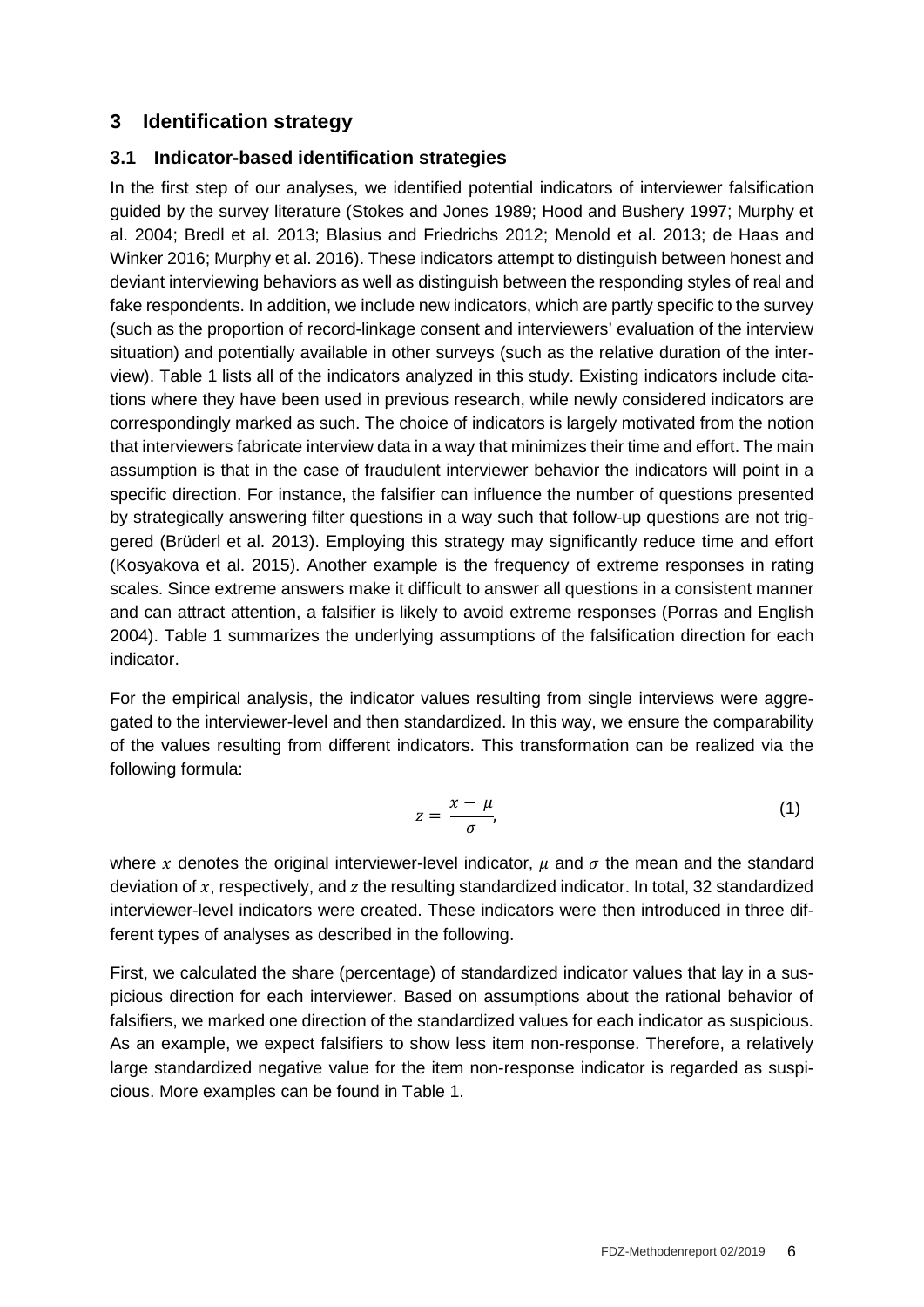| Indicator                    | <b>Description</b>                                                                           | <b>Assumed direction of falsifiers</b>                                                                  | <b>References</b>                                     |
|------------------------------|----------------------------------------------------------------------------------------------|---------------------------------------------------------------------------------------------------------|-------------------------------------------------------|
| Acquiescent Responding Style | Share of positive connotation<br>("Agree/Strongly Agree") independent of<br>question content | Lower share of positive connotation independent of<br>question content for falsifiers                   | Messick (1966), Menold et al.<br>(2013)               |
| Benford's Law                | Decreasing distribution of leading digit for<br>numeric quantities                           | Poor fit to Benford's distribution to first digits for falsifi-<br>ers                                  | Swanson et al. (2003)                                 |
| E-Mail                       | Share of E-Mail address provision                                                            | Lower share of provided e-mail addresses for falsifiers                                                 | <b>NEW</b>                                            |
| Extreme responses            | Share of extreme responses to rating<br>scales                                               | Lower share of extreme responses to rating scales for<br>falsifiers                                     | Schäfer et al.(2005)                                  |
| Filter questions             | Share of responses which lead to follow-up<br>questions                                      | Lower share of responses which lead to follow-up ques-<br>tions for falsifiers                          | Hood and Bushery (1997), Ko-<br>syakova et al. (2015) |
| Interview duration           | Duration of completed interviews                                                             | Shorter duration of completed interviews for falsifiers                                                 | Hood and Bushery (1997)                               |
| Interviewer evaluation       | Interviewer's evaluation of the interview sit-<br>uation                                     | Very positive evaluation of the interview situation for fal-<br>sifiers                                 | <b>NEW</b>                                            |
| Item nonresponse             | The item nonresponse rate within an inter-<br>viewer's workload                              | Lower item nonresponse rate for falsifiers                                                              | Schäfer et al. (2005)                                 |
| Middle category responses    | Share of the middle response in rating<br>scales                                             | Higher share of middle responses on rating scales for<br>falsifiers                                     | Schäfer et al. (2005)                                 |
| Non-Differentiation          | Standard deviation across item scales                                                        | Lower standard deviation across item scales for falsifi-<br>ers                                         | Reuband (1990)                                        |
| Primacy effects              | Share of choosing the first two categories<br>in non-ordered answer option lists             | Higher share of choosing the first two categories in non-<br>ordered answer option lists for falsifiers | Krosnick and Alwin (1987),<br>Menold et al. (2013)    |
| Recency effects              | Share of choosing the last two categories<br>in non-ordered answer option lists              | Lower share of choosing the last two categories in non-<br>ordered answer option lists for falsifiers   | Krosnick and Alwin (1987),<br>Menold et al. (2013)    |
| Record linkage consent       | Share of consent to record linkage                                                           | Higher share of consent to record linkage for falsifiers                                                | <b>NEW</b>                                            |
| Relative interview duration  | Duration of completed interviews relative to<br>the triggered questions                      | Shorter duration of completed interviews relative to the<br>triggered questions for falsifiers          | <b>NEW</b>                                            |
| Rounding                     | Share of rounding numbers in numerical<br>open-ended questions                               | Lower share of rounded numbers in numerical open-<br>ended questions for falsifiers                     | Tourangeau et al. (1997), Me-<br>nold et al. (2013)   |
| Semi-Open responses          | Share of responses to "other" in semi-<br>open-ended question                                | Lower share of responses to "other" in semi-open-<br>ended question for falsifiers                      | Hood and Bushery (1997)                               |
| Stereotyping                 | Strength of stereotypical response to attitu-<br>dinal items                                 | Higher strength of stereotypical response to attitudinal<br>items for falsifiers                        | Reuband (1990)                                        |
| Telephone number             | Share of telephone number provision                                                          | Lower share of provided telephone numbers for falsifi-<br>ers                                           | Stokes and Jones (1989)                               |
| Response variance            | Standard deviation of responses between<br>interviews                                        | Lower standard deviation of responses between inter-<br>views for falsifiers                            | Porras and English (2005)                             |

**Table 1**. List of interviewer-level indicators for identifying interviewer falsification

*Source*: Own literature research.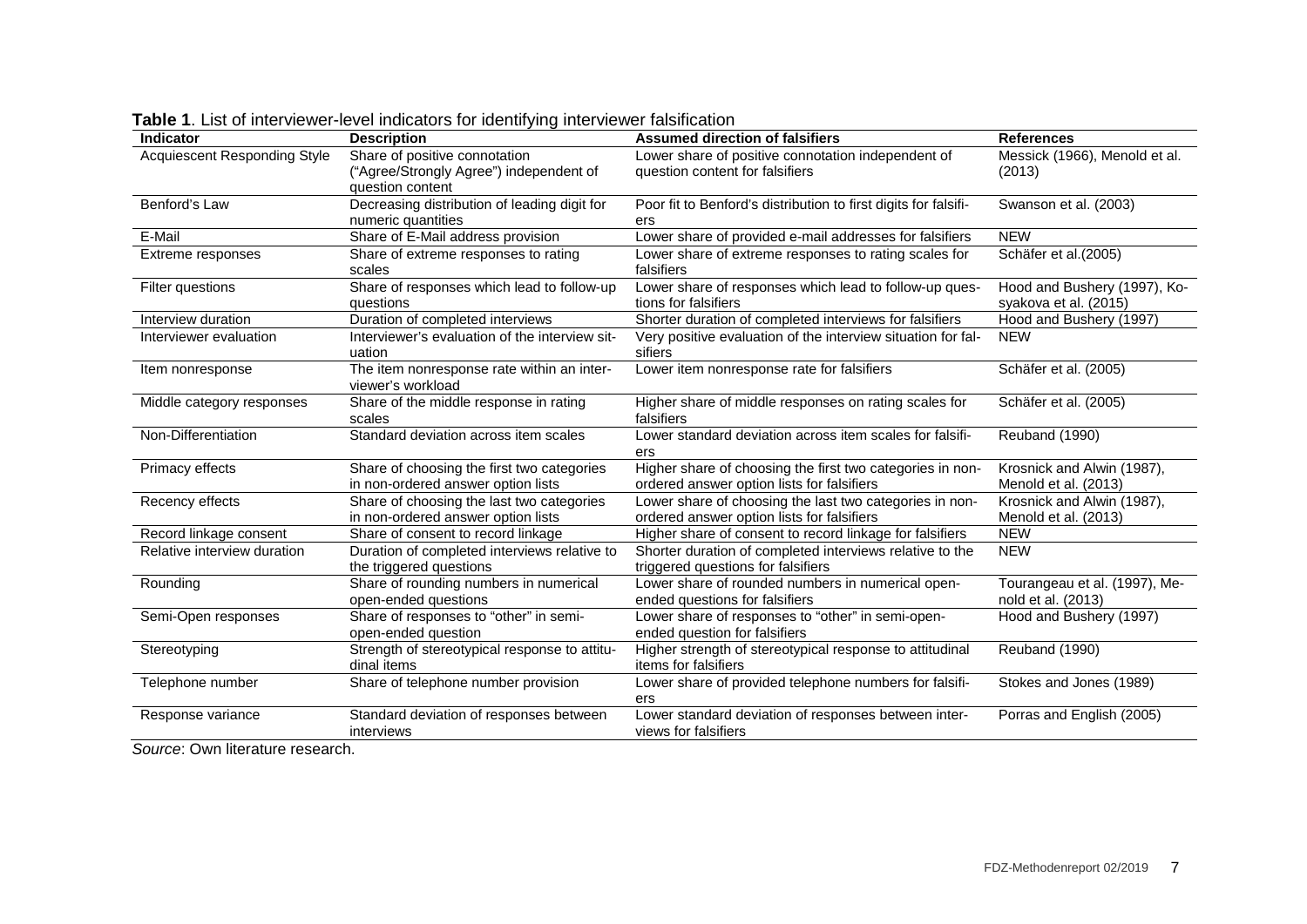Second, we reverse coded the standardized indicator values, in order to guarantee that all positive values lie in the suspicious direction. Then we summed up the values across all indicators for each interviewer in order to create one overall interviewer-level indicator, which we denote as the meta-indicator. By reverse coding the individual indicators, we ensure that the suspicious values cannot offset each other when they are summed up. Values of the metaindicator that lie at the right tail-end of its distribution are therefore deemed suspicious.

Third, we used the standardized indicator values in a cluster analysis. The basic idea of cluster analysis is to identify distinct subgroups (or clusters) of available elements that share similarities on a set of multivariate measurements. In the context of interviewer falsification, the goal is to identify distinct clusters – honest interviewers and dishonest interviewers – based on the presented multiple indicators of falsification (e.g. see Table 1). The idea of using cluster analysis for identification of interviewer falsification was first introduced by Bredl et al. (2012) and successfully used in applications involving simulations, laboratory data, and small data sets (e.g. Bredl et al. 2012; de Haas and Winker 2016). Applications involving actual falsifications in large-scale survey settings are rare. For our cluster analyses, we first employ a dissimilarity measure, namely, the Euclidean distance, to assess the dissimilarity distance between interviewers. Using this measure, the elements (interviewers) are grouped on the basis of the resulting distance matrix. We use hierarchical-agglomerative methods, including Single-Linkage and Ward's-Linkage (see also, Menold et al. 2013; Storfinger and Winker 2013) to carry out the grouping process.

#### **3.2 Variation of indicators over interviewers' field experience**

In the second step of our analyses, we conduct a rather novel examination of patterns in the falsification indicators over the course of the field period. This analytical strategy permits a more detailed analysis of how potential fraudulent behavior unfolds over time (i.e. from interview-to-interview). Here, we expect the falsifiers to set the optimal falsification effort for each interview based on their perception of the survey organization's data control processes. The higher this perception, the higher the effort invested in falsifications. Over the field period, the perception can change since a falsifier receives new information about the control processes after each undetected falsified interview, namely, that their deviant behavior has gone unnoticed by the survey institute. This information signals that the falsification effort was sufficient to avoid detection which indicates that the control processes were overestimated. We assume that the falsifier has two options to react to this signal. First, he or she can ignore it and stick with their initial perception. In this case, the falsifier trusts the prior information and assumes that the signal will only bias his or her perception. As a result, the optimal falsification effort is likely to remain constant over the field period. Moreover, this type of falsifier will avoid presumably suspicious deviations from the optimal strategy to avoid detection, which leads to a reduced variance in the falsification effort. The second option is putting value on the signal received after each falsified interview. Hence, this type of falsifier continuously updates his or her perception of the control processes and adapts the optimal falsification effort. In this case, the perception is decreasing over the field period since successful falsifications signal limited control processes by the survey organization. Consequently, the optimal falsification effort is likely to decrease after each falsified interview.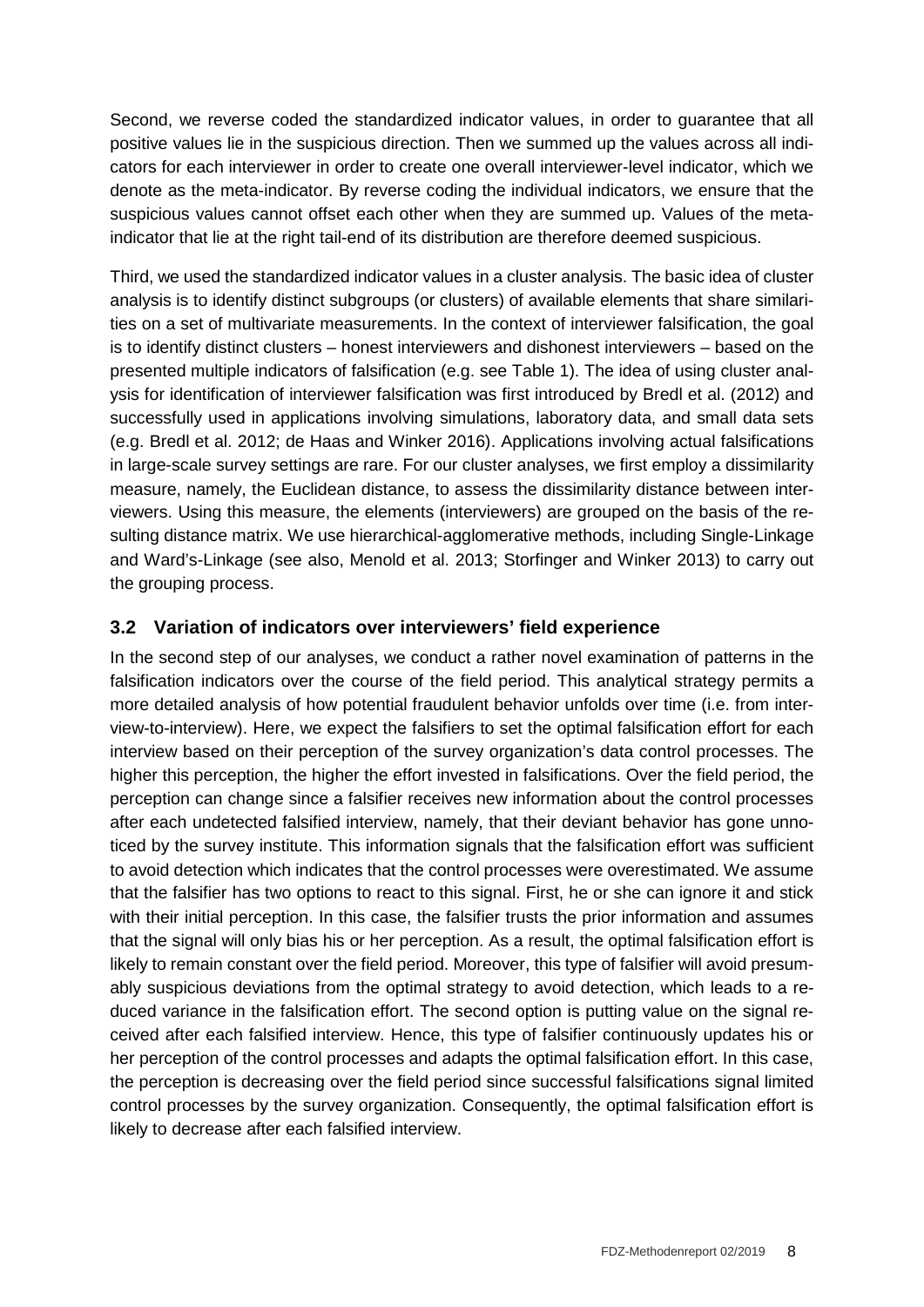To summarize, falsifiers are expected to show either (a) reduced variance in their falsification effort or (b) decreasing falsification effort over the field period. By developing measures of falsification effort, this allows for distinguishing falsifiers from normal interviewers whose values for the effort measure are expected to vary randomly.

#### **3.3 Content-related patterns**

In the third and final step of our analyses, interviewers with the most suspicious patterns revealed by the above analyses are further examined with respect to (1) content-specific abnormalities in the responses of the interviewees and (2) the panel response rate (i.e. re-interview rate in the second wave).[4](#page-8-0)

In the case of content abnormalities, we compare the mean values of responses for a variety of survey questions between all suspicious and unsuspicious interviewers.[5](#page-8-1) We focus on specific topics for which it is less likely that an interviewer would be able to fabricate responses that would resemble actual distributions in the heterogeneous population of refugees, such as vocational education or university studies, participation in integration courses, and specific skills. We expect serious deviations from the mean responses for the dishonest interviewers compared to all other interviewers.

In the case of the panel response rate, we make a close examination of the response rate for the respondents potentially affected by the interviewer fraud in the second wave of the data. We expect higher rates of nonresponse in the follow-up wave for respondents interviewed in the first wave by the suspicious interviewers compared to all other respondents. Our rationale is that respondents interviewed by the suspicious interviewers in the first wave may claim that they were not interviewed in that wave when approached for the second wave and may simply refuse to participate in light of the misunderstanding.

## **4 Empirical Results**

#### **4.1 Indicator values**

In order to identify falsification in the IAB-BAMF-SOEP Survey of Refugees in Germany, we considered the indicators listed in Table 1: acquiescent responding style, Benford's law, contact information (e-mail and phone number), extreme responses, filter questions, interview du-

<span id="page-8-0"></span> <sup>4</sup> In both analyses, we focus mainly on the comparison of suspicious and unsuspicious interviewers identified in the previous analyses .

<span id="page-8-1"></span><sup>5</sup> Generally, it is quite likely that some individual characteristics depend on, for instance, regional differences. Since interviewers are bound to regional clusters (PSUs), deviations could also be due to regional differences and not due to fraudulent interviewer behavior. However, in Germany refugees are subject to national dispersal policies and are bound to the place of their first allocation, at least until their refugee status is recognized. Given this exogenous residence assignment and the fact that a high share of respondents were still waiting for the decision on their asylum claim, it is less likely that the data disparities observed between suspicious and unsuspicious interviewers are due to regional (self-)selection of the respondents.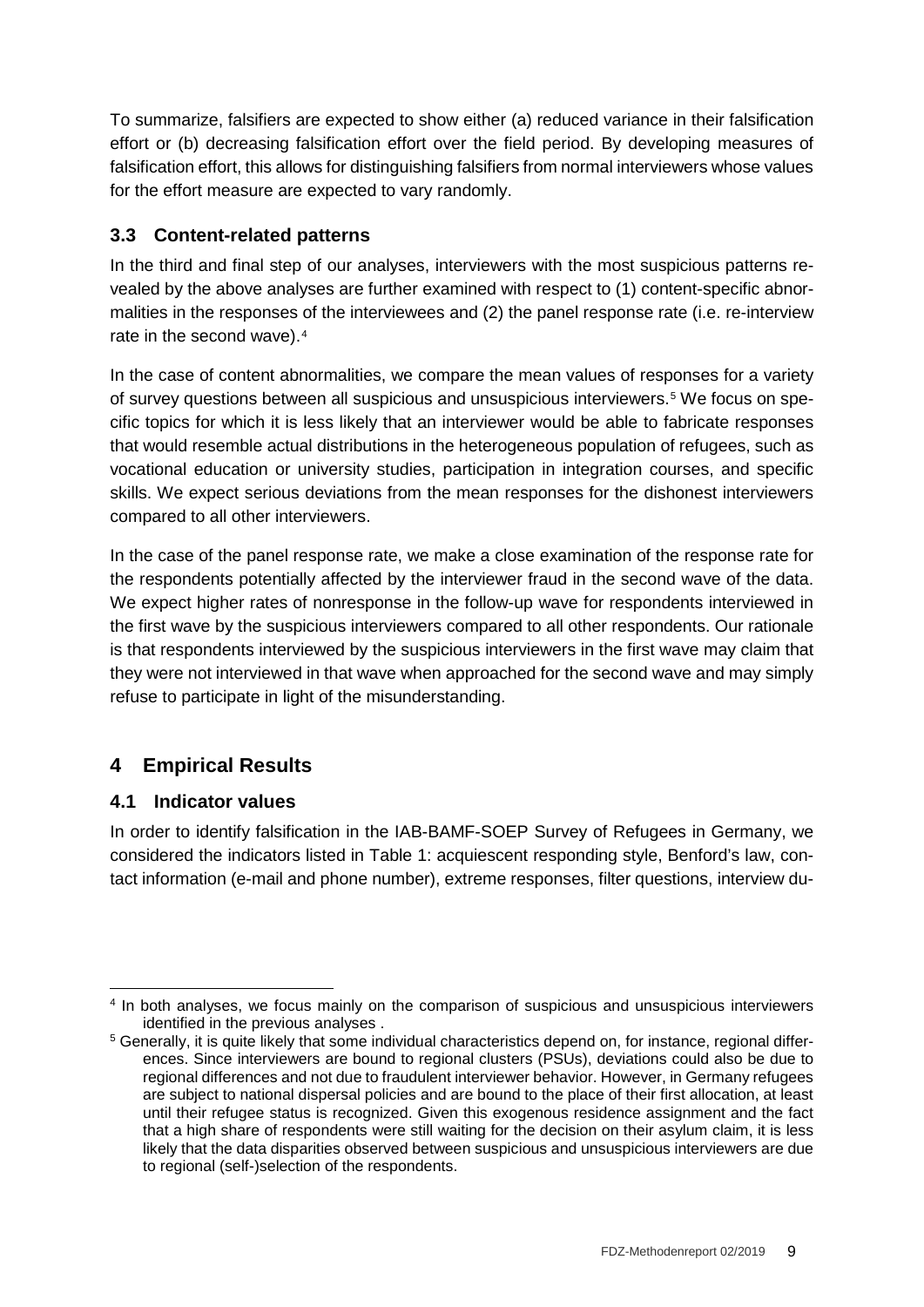ration, interviewer evaluation, item nonresponse, middle responses, non-differentiation, primacy effects, recency effects, record-linkage consent, relative interview duration, rounding, stereotyping, semi-open responses, and response variance.

For the first analysis, we investigated the extent of suspicious indicator values per interviewer. As described above, interviewers with a very high share of suspicious indicator values were flagged as such. For the confirmed falsifier (hereafter referred to as interviewer A), 87.5% of all indicators (n=32) were suspicious (i.e. the standardized values pointed in the expected direction). Hence, we may conclude that this method is useful for identifying a known falsifier. Only one interviewer (hereafter referred to as interviewer C) shows a higher share (90.7%).

### **4.2 Meta-indicator**

For the meta-indicator analysis, we aggregated the standardized indicator values for each interviewer. The aggregated values of all indicators resemble a right-skewed normal distribution (Figure 1). We consider the extreme right-most values, above the  $97.5<sup>th</sup>$  percentile, to be outliers and thus as potential falsifiers. Only interviewers with a very small number of cases may be seen as exceptions as these values have greater uncertainty attached to them.



**Figure 1**. Interviewer-level meta-indicator with aggregated values of all indicators.

*Source*: IAB-BAMF-SOEP Survey of Refugees in Germany, 2016, own calculations.

Figure 1 shows that the aggregated value of all indicators for the confirmed falsifier (interviewer A) lies within the suspicious range and has the  $5<sup>th</sup>$  highest meta-indicator value (29.53). Further suspicious interviewers have meta-indicator values of 30.08 (interviewer B), 37.08 (interviewer C), 43.82 (interviewer D), and 55.33 (interviewer E). However, any outlying value should be interpreted with the interviewer's workload in mind: for instance, interviewer D and interviewer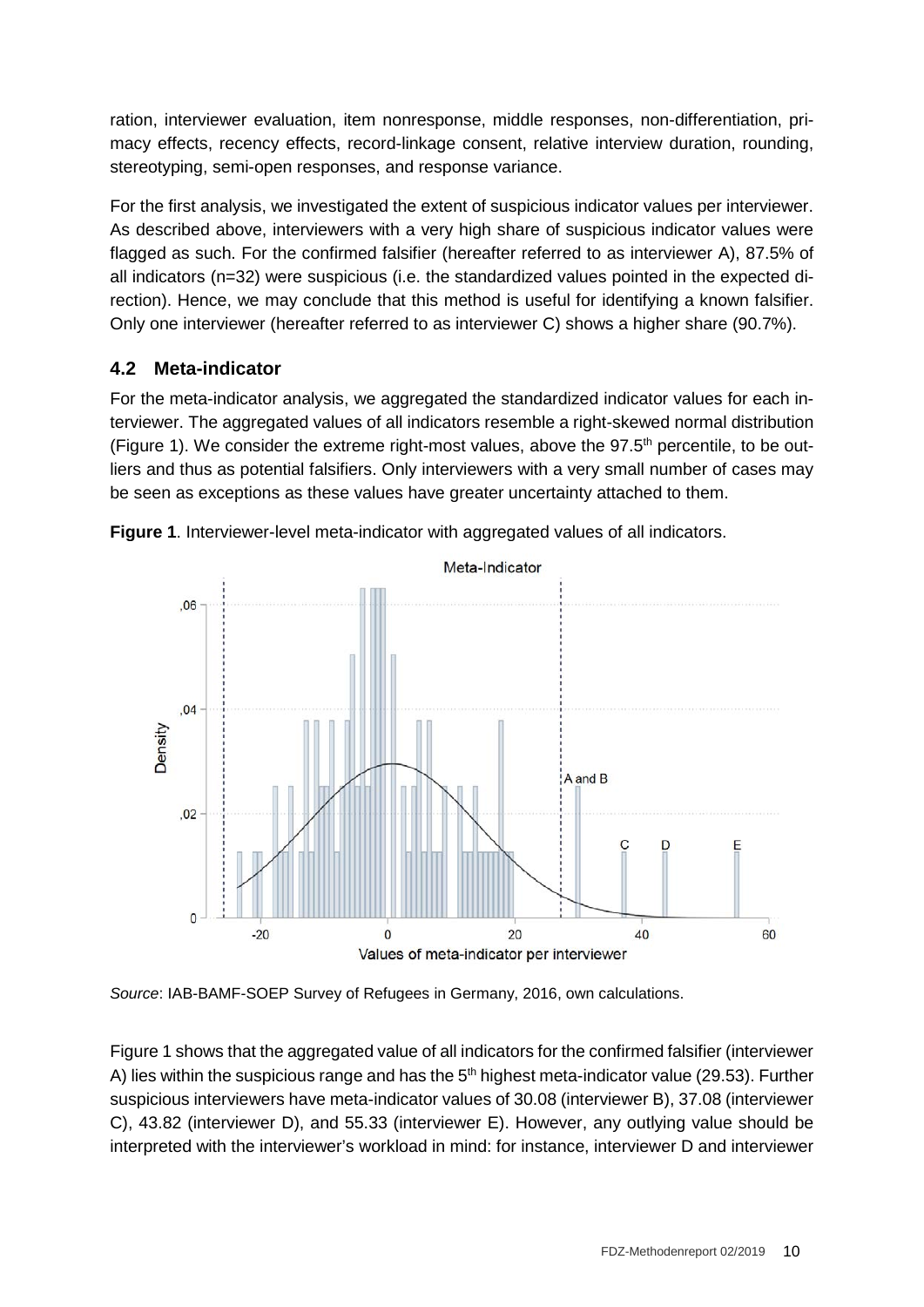E conducted only 1 and 2 interviews, $6$  respectively. Due to the small number of interviews and great uncertainty regarding potential fraudulent behavior, both interviewers are excluded from the pool of suspicious interviewers. Since indicator values are first measured at the interview level and afterwards aggregated to the interviewer level, they have high uncertainty for interviewers with a low workload. Suspicious values can therefore easily result from single outlying respondents.

### **4.3 Cluster analyses**

In the next step, we tested all indicators for systematic deviations using cluster analysis. Two different clustering algorithms were used: Ward's-Linkage and Single-Linkage. For both algorithms, the optimal clustering solution was determined by considering dendrograms as well as the Duda-Hart Je(2)/Je(1) index. Following this, we evaluated the created cluster groups for suspicious indicator values.

The Single-linkage algorithm, in particular, is useful to separate the most deviant observations from the rest of the data, since most similar observations are fused first (cf. Backhaus et al. 2016: 480). Table 2 shows the list of identified clusters according to the Single-Linkage clustering method, with cluster 1 containing the group of unsuspicious interviewers and clusters 2- 7 each containing a single outlying (suspicious) interviewer.

|                      | $\mathbf{r}$ and $\mathbf{r}$ and $\mathbf{r}$ are not become the control of $\mathbf{r}$ , and $\mathbf{r}$ are controlled to the control of $\mathbf{r}$ |                |                   |                  |
|----------------------|------------------------------------------------------------------------------------------------------------------------------------------------------------|----------------|-------------------|------------------|
| <b>Clusters</b>      | Number of inter-                                                                                                                                           | Interviewer ID | Number of con-    | Number of con-   |
|                      | viewers per clus-                                                                                                                                          |                | ducted person in- | ducted household |
|                      | ter                                                                                                                                                        |                | terviews          | interviews       |
| Cluster 1            | 92                                                                                                                                                         |                |                   |                  |
| Cluster 2            |                                                                                                                                                            | в              | 46                | 34               |
| Cluster 3            |                                                                                                                                                            |                | 16                | 13               |
| Cluster 4            |                                                                                                                                                            | Α              | 289               | 218              |
| Cluster 5            |                                                                                                                                                            |                |                   |                  |
| Cluster 6            |                                                                                                                                                            |                |                   |                  |
| Cluster <sub>7</sub> |                                                                                                                                                            |                |                   |                  |

**Table 2.** List of clusters identified by the Single-Linkage cluster analysis<sup>[7](#page-10-1)</sup>

*Source*: IAB-BAMF-SOEP Survey of Refugees in Germany, 2016, own calculations.

The set of interviewers identified as suspicious in the cluster analysis are similar to the set of suspicious interviewers identified by the meta-indicator. As can be seen in Figure 2, interviewers A, B, and C are similarly distinguishable from the majority of interviewers. As a reminder, interviewer A was the confirmed falsifier – which indicates that the clustering method successfully distinguished the behavior of this known case of interviewer fraud. The cluster results for the second and third suspicious interviewers (B and C) also support the findings from the metaindicator analysis and provide further support for potentially fraudulent behavior. As previously mentioned, the interviewer's workload should be kept in mind while interpreting the results. Therefore, the remaining three suspicious interviewers (D, E, and F) should not be considered as suspicious due to their small number of interviews conducted ( $N \leq 2$ ).

<span id="page-10-0"></span> <sup>6</sup> Table A1 in the Appendix provides the number of person and household interviews for each interviewer referred to in the analysis.

<span id="page-10-1"></span><sup>7</sup> For visualization purposes, only results of the single-linkage method are presented.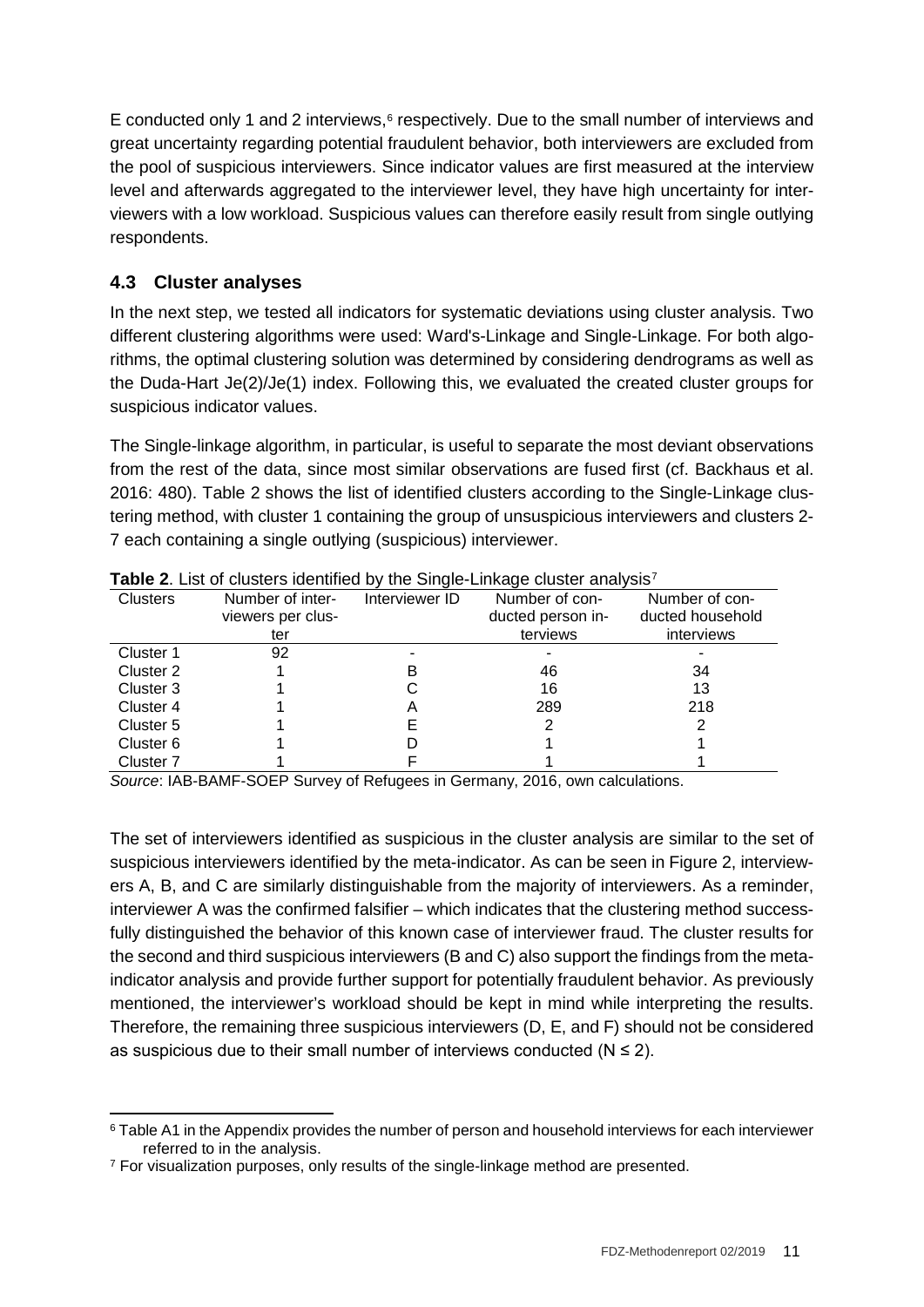

**Figure 2**. Dendrogram for optimal cluster solution (Single-Linkage)

*Source*: IAB-BAMF-SOEP Survey of Refugees in Germany, 2016, own calculations.

Ward's Linkage, in turn, fuses those cases/clusters that increase the variance within a group as little as possible, so that homogeneous clusters are formed. Since dishonest interviewers are likely to show relatively similar patterns, Ward's Linkage should result in at least one small cluster, which is different to the others. Figure 3 reveals such a case with Cluster 4 which contains five interviewers. Interviewers included in this Cluster are the same interviewers identified in all previous methods: interviewers A, B, C, D and E. Given that all conducted analyses point to abnormalities for interviewers B and C and are very similar to the abnormalities of the confirmed falsifier, this can be regarded as strong evidence for further cases of interviewer fraud.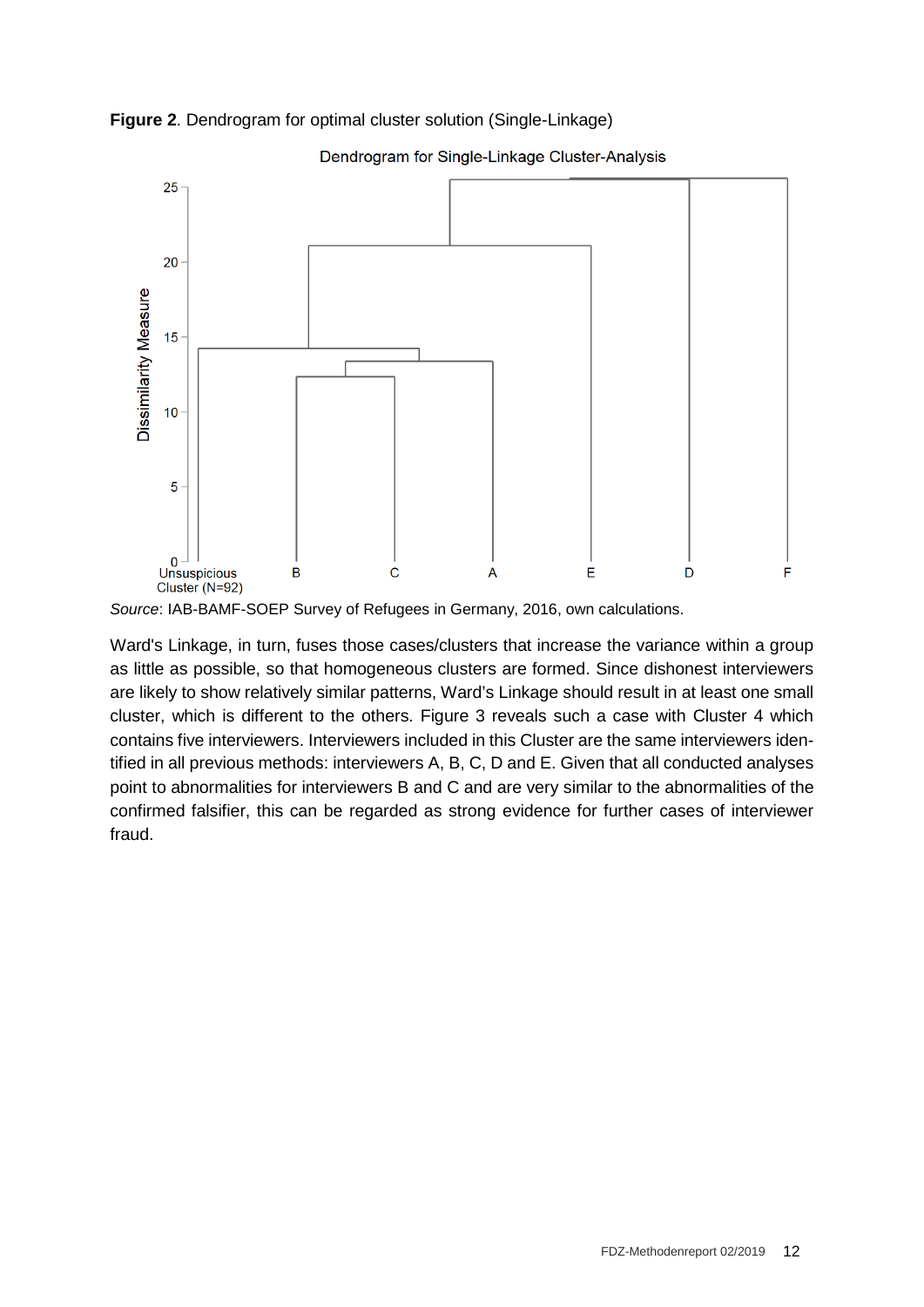

**Figure 3**. Dendrogram for optimal cluster solution (Ward's Linkage)

*Source:* IAB-BAMF-SOEP Survey of Refugees in Germany, 2016, own calculations.

#### **4.4 Development of the indicators over the field period**

Following the examination of aggregated indicator values, we now turn to their development over the course of the interviewers' field period. For these analyses, we focus on indicators that are associated with a falsifier's effort to fake a single interview. Therefore, indicators based on the interviewer's overall workload (e.g., E-Mail or telephone number provision, record linkage consent) or response patterns which are relatively independent of effort (e.g., acquiescent responding style, primacy effects, recency effects) are excluded from this part of the analysis. Hereinafter, the used indicators and their presumed influence on the falsifier's effort are explained as follows:

- i.) The frequency of choosing extreme-value response categories for scale questions: extreme responses make it difficult to answer all remaining questions in a consistent fashion and therefore suggest suspicious behavior.
- ii.) The frequency of choosing middle-response categories for scale questions: the choice of the middle response option facilitates consistent and rapid answering of the questionnaire and thus attracts less attention.
- iii.) Triggered follow-up questions: the falsifier can affect the number of questions posed by strategically answering filter questions in a way that the follow-up questions are avoided. The corresponding indicator indicates the share of follow-up questions that have been answered.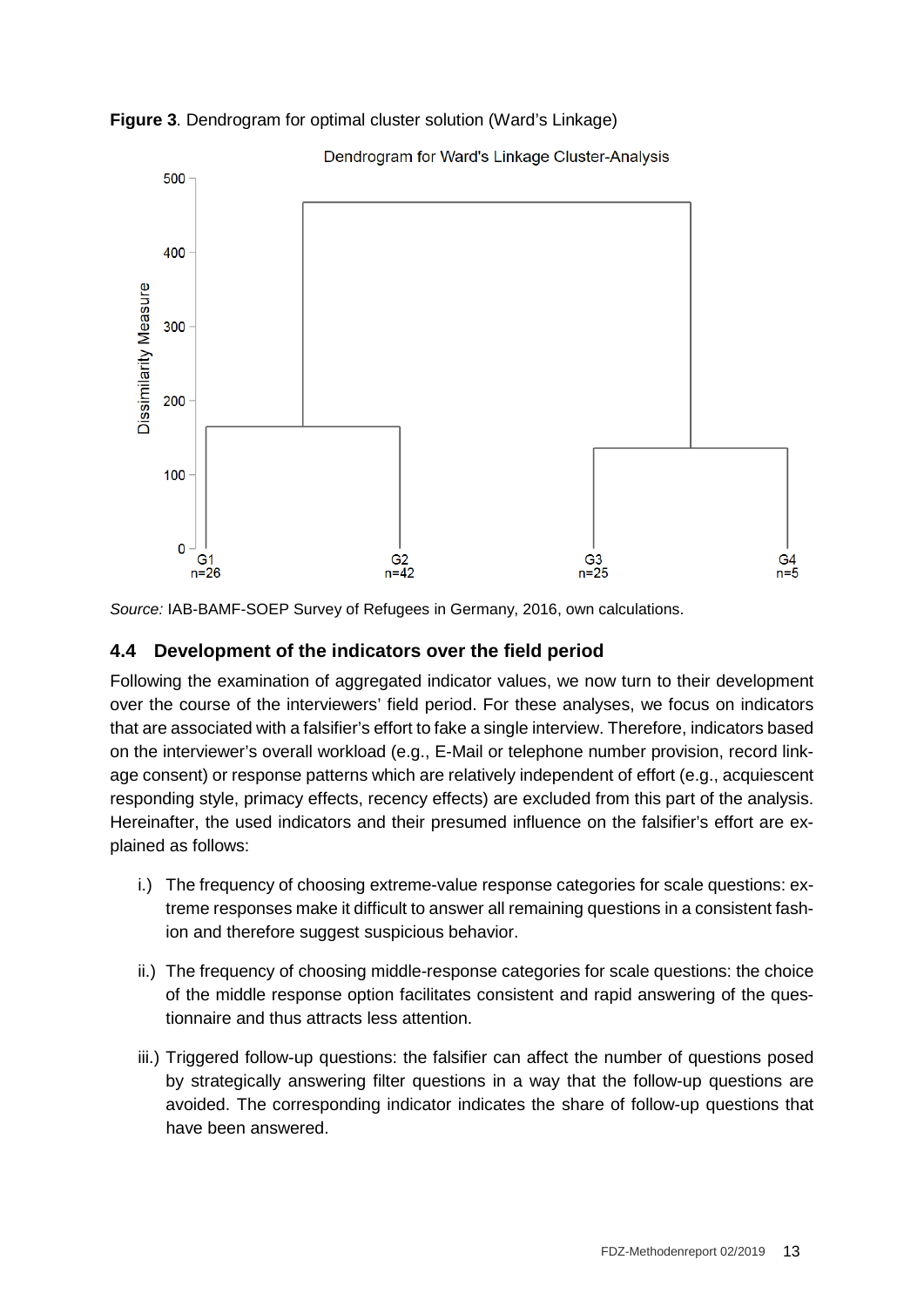- iv.) Rounding: rounded values require less effort from a falsifier's perspective compared to providing non-rounded, exact values.
- v.) Non-Differentiation: lower variation on same-scale item batteries enables the falsifier to answer fast and in a consistent manner.

For brevity, we show these analyses only for the interviewers who revealed deviant behavior based on the previously-used indicator-based identification strategies (share of suspicious indicators, meta-indicator analysis, and cluster analysis). In the following figures, we present the development of the five above-listed indicators for the confirmed falsifier (interviewer A) and the other two suspicious interviewers identified by the previous analyses (interviewers B and C) in Sections 4.1, 4.2, and 4.3. For visualization purposes, we compare each of these interviewers with arbitrary interviewers who conducted similar numbers of interviews. Accordingly, we provide nine diagrams for each indicator. In each row, the first and second diagrams show unsuspicious interviewers and the third diagram shows the confirmed falsifier or one of the other two suspicious interviewers. The values of the indicators are plotted on the Y-axis and the interview number (sorted from early-to-late) is on the X-axis. For example, the interview number 20 denotes that this is the twentieth interview conducted by the respective interviewer.

For the extreme response indicator (see Figure 4), Interviewer A's average share does not change over time. However, we do observe a decreasing dispersion over the field period. This is not the case for the arbitrarily chosen interviewers. Furthermore, the other two suspicious interviewers (B and C) differ substantially from the comparators. At the beginning of the field period, their values are similar to those of the other interviewers, but then reveal a strong negative slope. A closer look at interviewer B starting around the 20<sup>th</sup> interview shows that the extreme responses fall continuously with each additional interview and the variance of this indicator decreases significantly. In turn, we do not find a similar trend for his/her counterparts. For interviewer C, the share of extreme responses decreases from the  $6<sup>th</sup>$  interview and remains on a rather low level. The indicator values of the arbitrary interviewers fluctuate in the same interval as the previous comparators.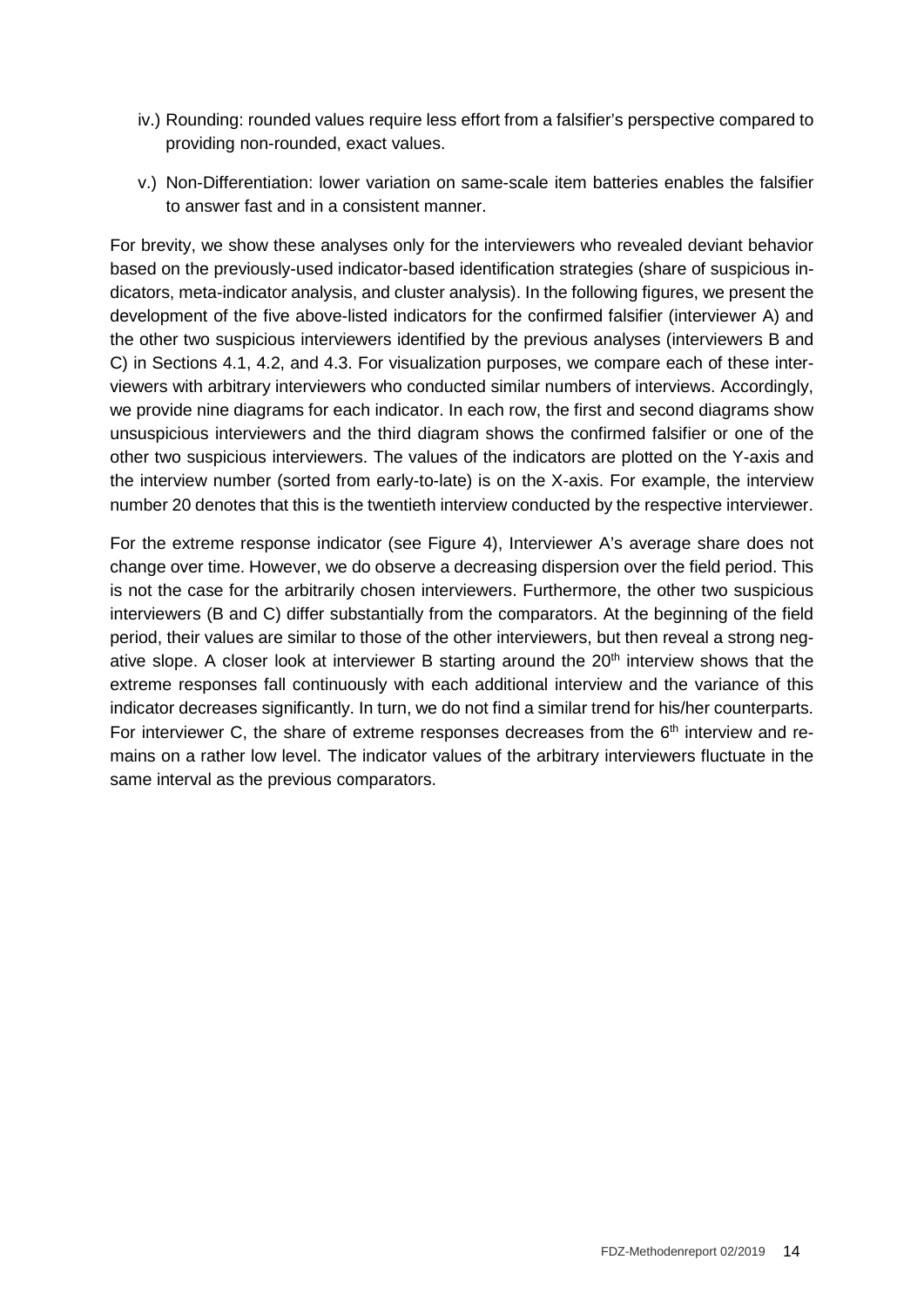

**Figure 4**. Indicator values for extreme responding style over the course of the field period

*Notes*: Indicator values are calculated as the share of extreme responses to scale questions in all answered scale questions.

*Source*: IAB-BAMF-SOEP Survey of Refugees in Germany, 2016, own calculations.

A similar pattern emerges for the share of middle-category answers (see Figure 5). The confirmed falsifier has much smaller variance in their share of middle-category answers (var  $=$ 35.6) compared to the two arbitrary interviewers (N=282, var = 55.8; N=262, var = 73.8). For suspicious interviewer B, the share of such answers increases significantly over time and then remains at a high level. In turn, there is no such trend for the arbitrary interviewers – the values fluctuate around 20 percent. None of them reaches values similar to the suspicious interviewer. For interviewer C, we see a positive slope and rather extreme values as well.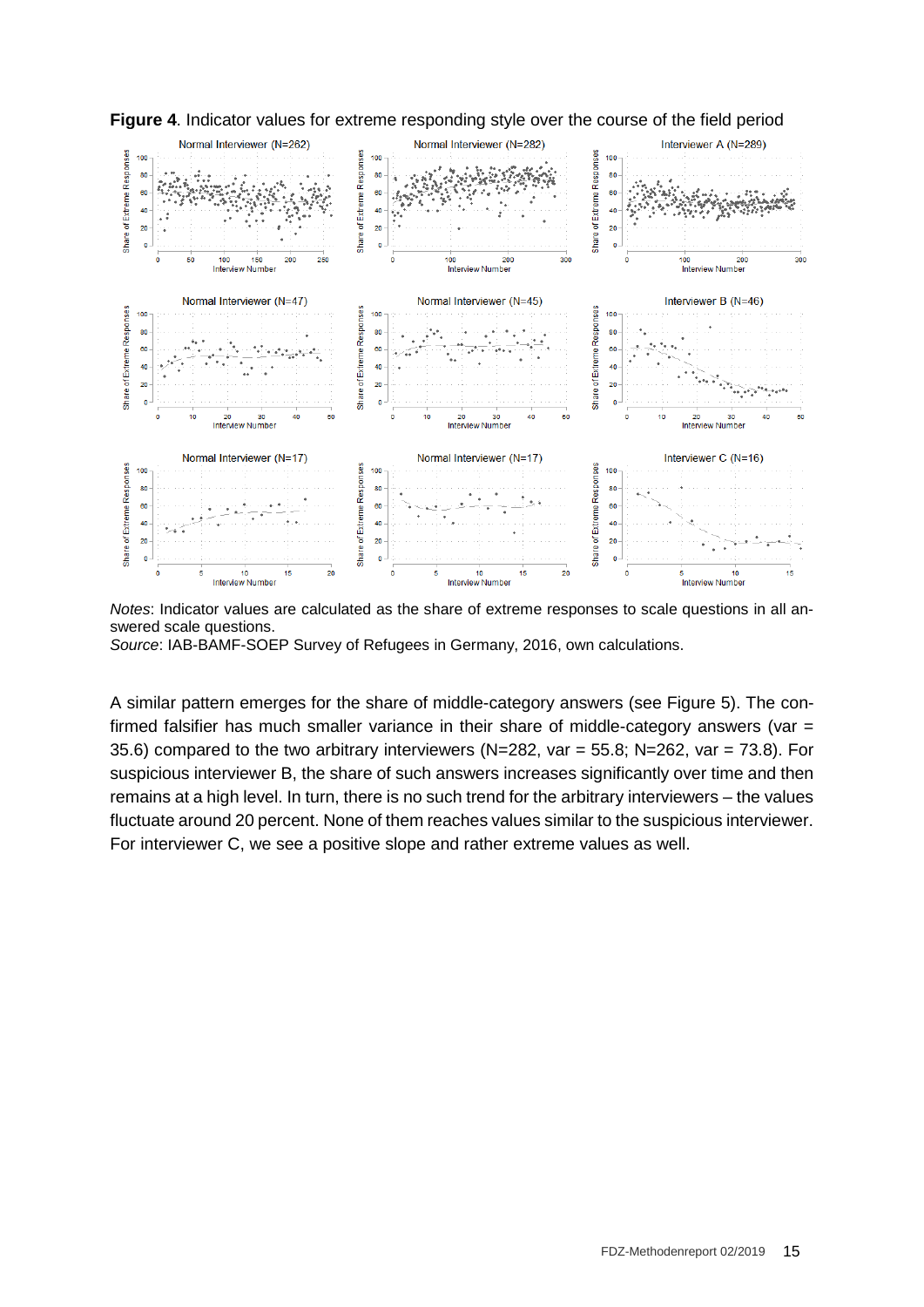

**Figure 5**. Indicator values for middle responding style over the course of the field period

*Notes*: Indicator values are calculated as the share of middle responses to scale questions in all answered scale questions.

*Source*: IAB-BAMF-SOEP Survey of Refugees in Germany, 2016, own calculations.

Figure 6 reveals a rather puzzling pattern for the confirmed falsifier. The share of triggered follow-up questions increases over time, which implies that the falsifier increased his/her falsification effort. To the contrary, the share of triggered follow-up questions declines over the field period for the two suspicious interviewers. The indicator values also show a relatively low dispersion for these interviewers. Again, from roughly the 20<sup>th</sup> interview onward we see a break in the pattern. For the arbitrary interviewers, no such trend is observed. Due to the small number of interviews, the explanatory power for interviewer C is limited. Nonetheless, we can observe a slightly negative slope. Note that for the comparator we do not observe any trends over their field period.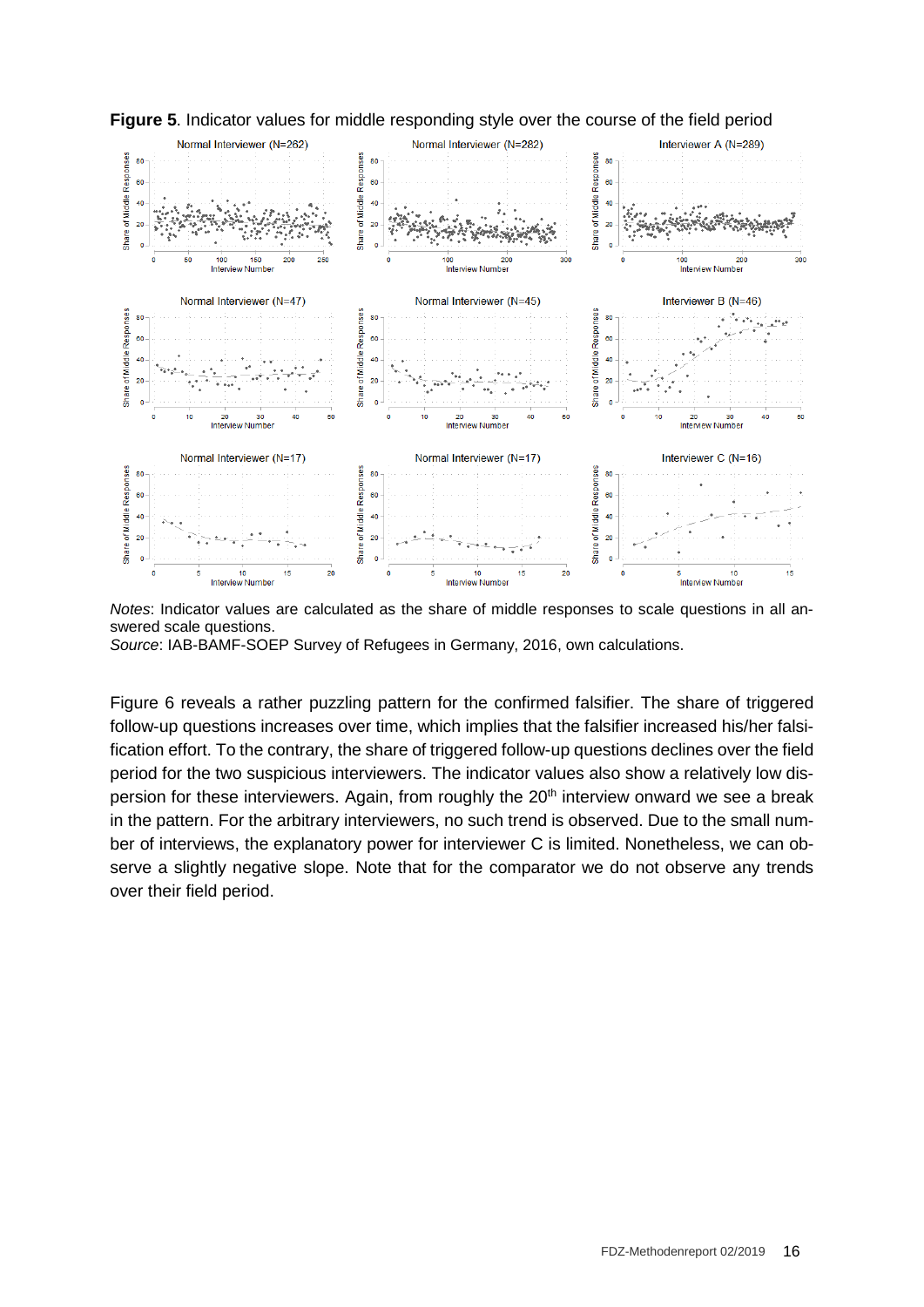

**Figure 6**. Indicator values for triggered follow-up questions over the course of the field period

*Notes*: Indicator values are calculated as the share of triggered follow-up questions in all potentially triggered follow-up questions.

*Source*: IAB-BAMF-SOEP Survey of Refugees in Germany, 2016, own calculations.

The indicator for the rounded values, shown in Figure 7, also displays rather suspicious patterns. The confirmed falsifier has a reduced share of rounded numbers in the beginning of the field period, but remains at the same level with reduced variation afterwards. Suspicious interviewer B resembles the non-suspicious interviewers at the start of the field period, but shows extreme values from the 28<sup>th</sup> interview onward. This hinges on the fact that the suspicious interviewer answered questions on numerical values only once or twice per interview, whereas he did not give valid answers to the other questions on numerical values or did not trigger them. As before, the evidence for interviewer C is restricted due to the small number of interviews.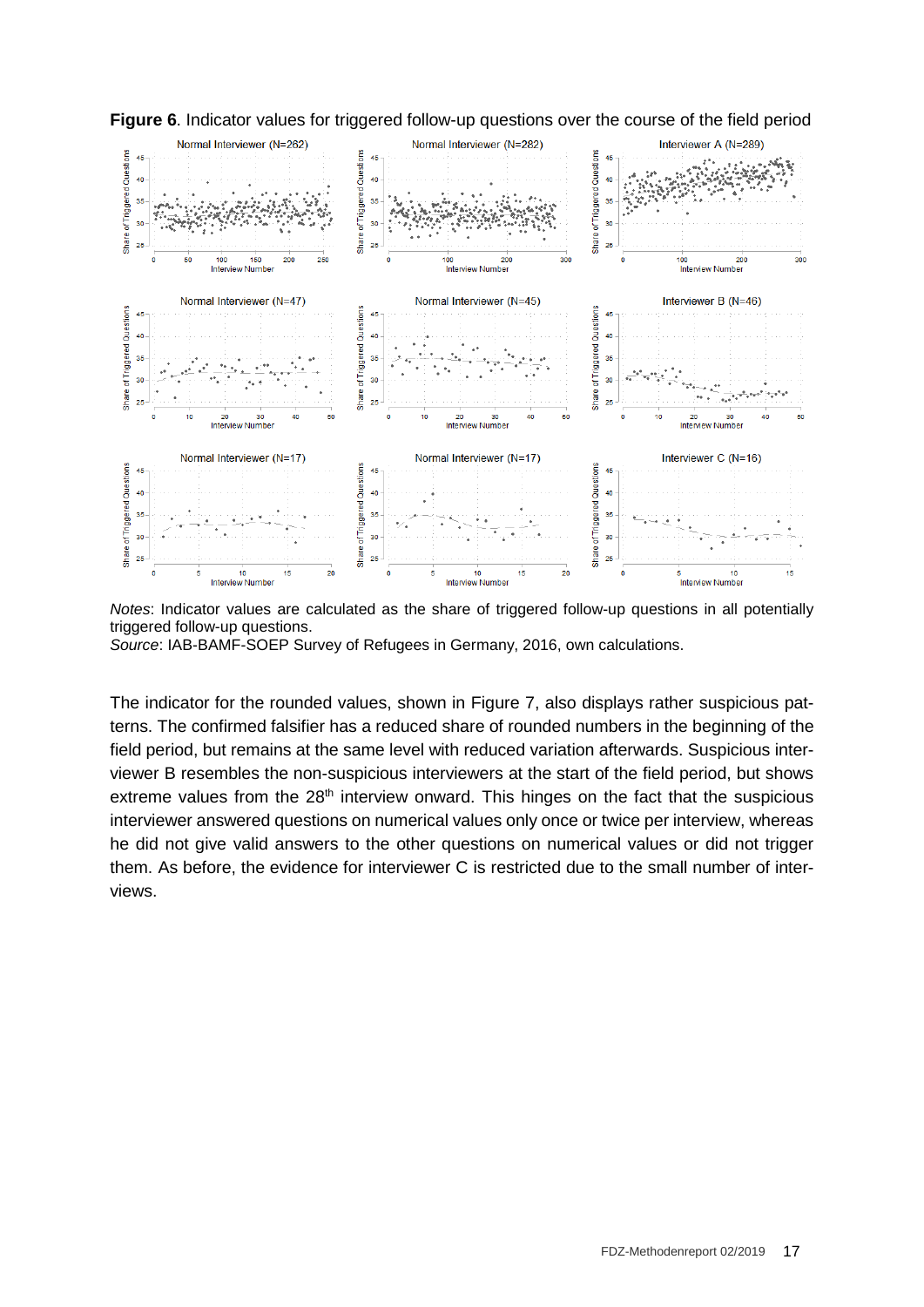

**Figure 7**. Indicator values for rounding over the course of the field period

*Notes:* Indicator values are calculated as the share of rounded numbers in the total frequency of responses to open-number questions.

*Source*: IAB-BAMF-SOEP Survey of Refugees in Germany, 2016, own calculations.

Figure 8 shows the time patterns for non-differentiation. The confirmed falsifier's variation differs significantly from the other interviewers; that is, it is much smaller than the comparator interviewers. Moreover, there are clear trends for the two suspicious interviewers. The average standard deviation of responses to the same-scale item batteries decreases for both of them whereas the non-suspicious interviewers do not show such a trend. Towards the end of the field period, the suspected interviewers take on extremely low indicator values.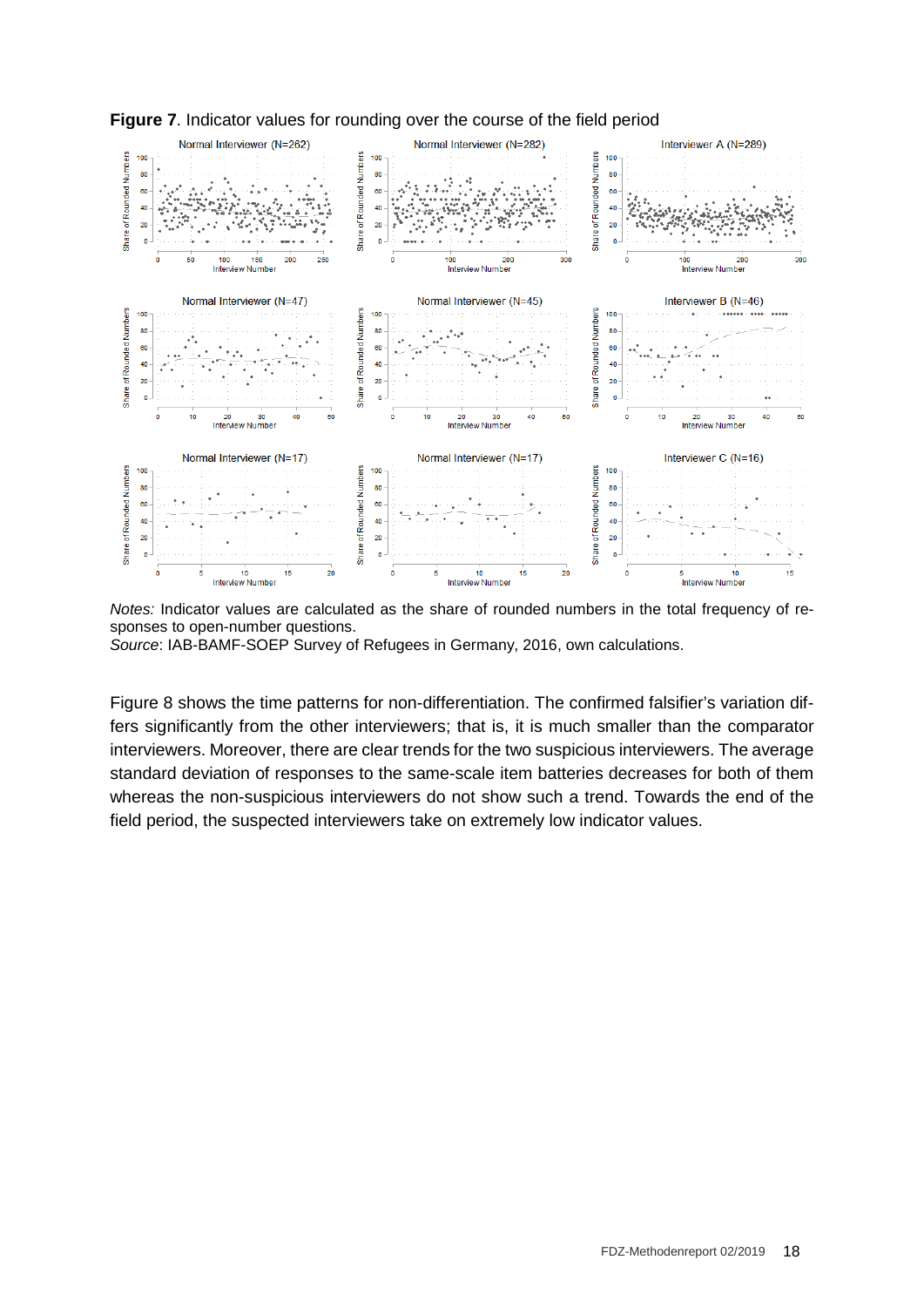

**Figure 8.** Indicator values for non-differentiation over the course of the field period

*Notes:* Indicator values are calculated as the average standardized standard deviation of multiple item batteries.

*Source*: IAB-BAMF-SOEP Survey of Refugees in Germany, 2016, own calculations.

Collectively, the results reveal very striking patterns for the confirmed falsifier and both suspicious interviewers. This is also true for other indicators (e.g., duration of interview, item nonresponse; results not shown). We note that at the beginning of the field period, the suspicious interviewers show similar patterns to the other interviewers, however, the patterns deviate significantly over the course of the field period. This suggests that they began to falsify interviews rather late in their respective field periods.

#### **4.5 Content abnormalities**

Table 3 presents selected results from content-based comparisons between the confirmed falsifier, suspicious interviewers, and the unsuspicious interviewers.

According to the data collected from the confirmed falsifier, the majority have participated in vocational or university studies, while no one attended such studies according to suspicious interviewers B and C. In contrast, the respondents interviewed by unsuspicious interviewers reported that roughly one-fourth participated or obtained a degree in vocational or university studies. Almost all respondents of interviewer A reported to have participated in a BAMF Integration course. According to interviewer B, none of his respondents participated in such a course. For the unsuspicious interviewers, the average participation rate is roughly 35%. There is also a strong deviation in the estimated unemployment rate: the confirmed falsifier underestimated the unemployment rate (19.7%) severely compared to the unemployment rate of the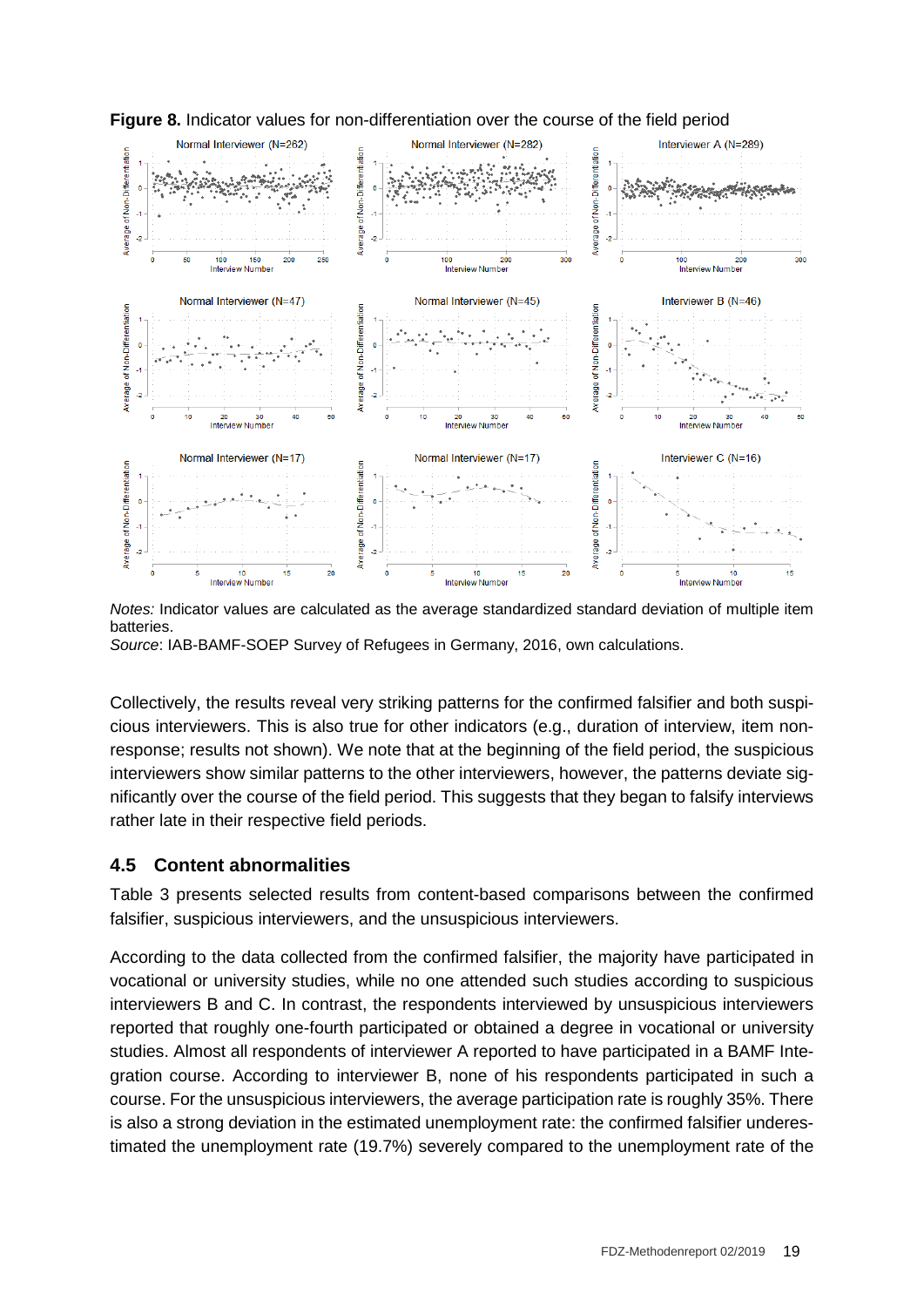unsuspicious interviewers (89.2%). Regarding family composition, 76% of interviewer A's respondents have children, whereas the value is only 4.4% for one of the suspicious interviewers (Interviewer B) – a strong deviation from the 62.9% reported by the unsuspicious interviewers. In sum, we observe significant deviations in content-specific information collected from the confirmed and suspected falsifiers and the unsuspicious interviewers. In sum, we observe significant deviations in content-specific information collected from the confirmed and suspected falsifiers and the unsuspicious interviewers.

| Variable                           | Total sample   |      | Interviewer A    |     | Interviewer B    |           | Interviewer C  |    |
|------------------------------------|----------------|------|------------------|-----|------------------|-----------|----------------|----|
|                                    | (excluding in- |      |                  |     |                  |           |                |    |
|                                    | terviewers A,  |      |                  |     |                  |           |                |    |
|                                    | B, and C)      |      |                  |     |                  |           |                |    |
|                                    | Share          | N    | Share            | N   | Share            | ${\sf N}$ | Share          | N  |
| Respondent characteristics         |                |      |                  |     |                  |           |                |    |
| Vocational education or university | 24.6           | 4420 | 73.0             | 289 | 0                | 43        | 0              | 15 |
| studies before arrival             |                |      |                  |     |                  |           |                |    |
| Participation in integration       |                |      |                  |     |                  |           |                |    |
| measures:                          |                |      |                  |     |                  |           |                |    |
| <b>BAMF</b> Integration course     | 35.2           | 4404 | 99.7             | 289 | 0                | 45        | 60.0           | 15 |
| ESF-BAMF language course           | 2.9            | 4393 | 91.4             | 289 | 0                | 46        | 0              | 15 |
| <b>BA</b>                          |                |      |                  |     |                  |           |                |    |
| BA introductory language           | 8.0            | 4384 | 51.9             | 289 | $\boldsymbol{0}$ | 46        | 0              | 14 |
| programme                          |                |      |                  |     |                  |           |                |    |
| BA Perspectives for Refu-          | 2.2            | 4384 | 57.8             | 289 | $\boldsymbol{0}$ | 46        | $\mathbf 0$    | 15 |
| gees Other                         |                |      |                  |     |                  |           |                |    |
| BA Perspectives for young          | 0.5            | 4386 | 6.6              | 289 | $\mathbf 0$      | 46        | $\overline{0}$ | 15 |
| Refugees                           |                |      |                  |     |                  |           |                |    |
| Other German language              | 37.3           | 4419 | 24.6             | 289 | 2,2              | 46        | 6.7            | 15 |
| course                             |                |      |                  |     |                  |           |                |    |
| Not-working                        | 89.2           | 4465 | 19.7             | 289 | 100.0            | 46        | 93.75          | 16 |
| Children (Yes/No)                  | 62.9           | 4419 | 76.1             | 289 | 4.4              | 45        | 37.5           | 16 |
| Residence: shared accommoda-       | 35.7           | 3273 | 38.7             | 217 | 67.7             | 34        | 46.2           | 13 |
| tion                               |                |      |                  |     |                  |           |                |    |
| Interviewer questionnaire          |                |      |                  |     |                  |           |                |    |
| Very good German language          | 10.2           | 4465 | 78.9             | 289 | 89.1             | 46        | 87.5           | 16 |
| skills                             |                |      |                  |     |                  |           |                |    |
| Usage of translate texts (for each | 57.9           | 4465 | $\boldsymbol{0}$ | 289 | 89.1             | 46        | 37.5           | 16 |
| question)                          |                |      |                  |     |                  |           |                |    |
| Usage of Audio-help files (for     | 6.3            | 4465 | 0                | 289 | 84.8             | 46        | 31.3           | 16 |
| each question)                     |                |      |                  |     |                  |           |                |    |

**Table 3**. Content-specific information collected during or after the interview

*Source*: IAB-BAMF-SOEP Survey of Refugees in Germany, 2016, own calculations.

In the lower part of Table 3 we explore responses to the post-interview evaluation form that interviewers were instructed to complete on their own. Approximately 10 percent of the total evaluations completed by the unsuspicious interviewers evaluated the language skills of respondents as being (very) good during the interview. Rather strikingly, this share exceeds 78 percent for the confirmed falsifier and both suspicious interviewers. However, this information conflicts with the information on the use of audio files or translated texts given by one of the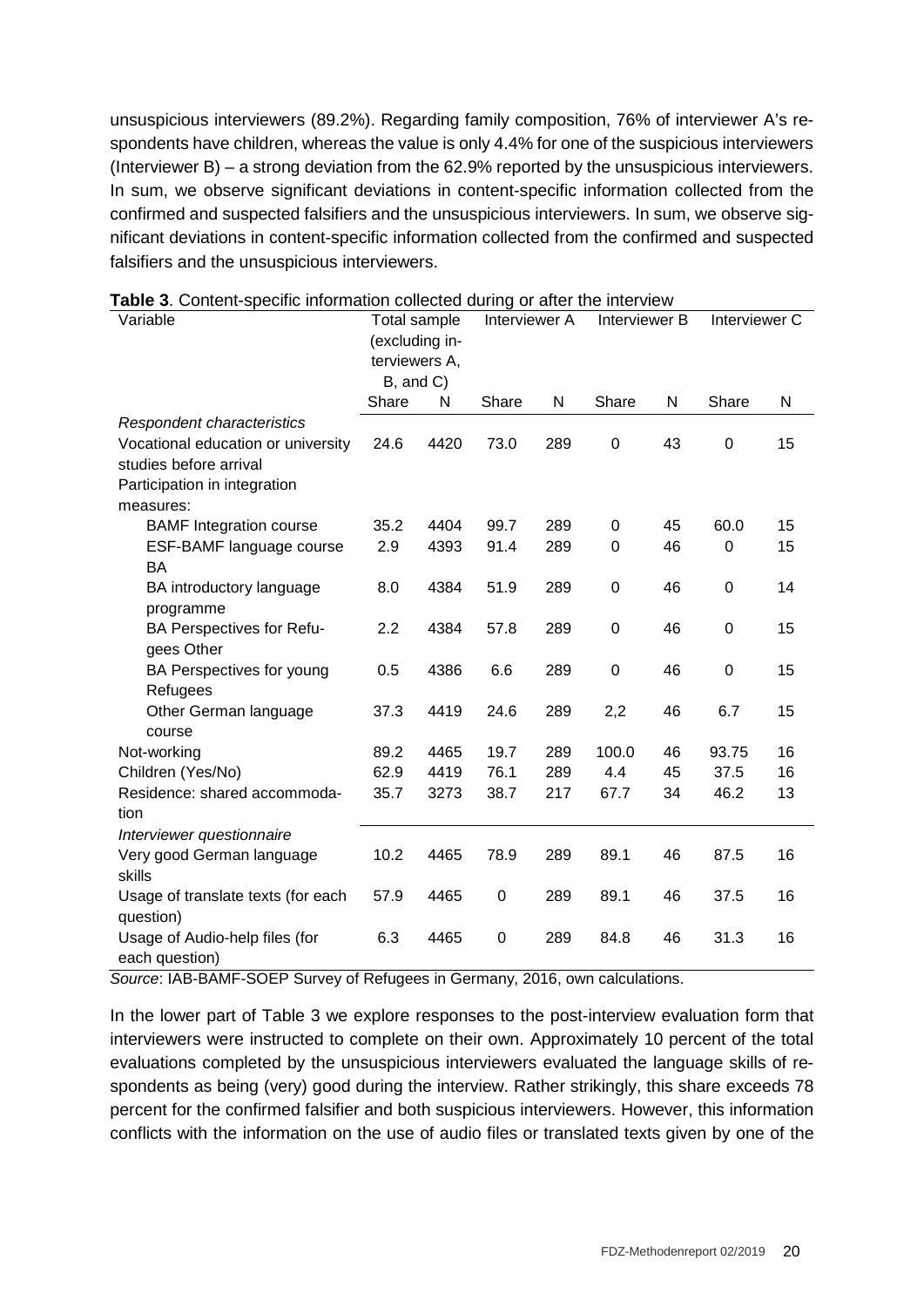suspicious interviewers: for about 89% of interviewer B's respondents, frequent usage of translated texts and audio files to aid the interview was reported. For the interviews conducted by the unsuspicious interviewers, we find stronger and more plausible consistency between evaluations of respondents' language skills and usage of additional translation tools.

Overall, we find stark differences between the suspicious interviewers and the remaining crop of interviewers on content-specific responses. The person- and household-level interview data both show unusual response patterns with respect to these sets of interviewers. The answer patterns avoid many follow-up questions about integration measures, employment, and children, which likely saved the suspected falsifiers much time and effort.

#### **4.6 Panel response rates**

The suspicious interviewer behavior can be further investigated using survey outcome data from the second wave. Table 4 shows disposition codes for participation in the second wave for the two suspicious interviewers, the confirmed falsifier, and all other interviewers combined. Roughly 56-65% of wave 1 respondents who were assigned to the two suspicious interviewers did not take part in the second wave. This value is in stark contrast to the non-participation rate of the remaining interviewer sample (about 34 percent).

| <b>Table 4.</b> Survey Outcome results for the second wave |               |                  |               |     |               |    |               |    |
|------------------------------------------------------------|---------------|------------------|---------------|-----|---------------|----|---------------|----|
| Variable                                                   |               | Total sample     | Interviewer A |     | Interviewer C |    | Interviewer B |    |
|                                                            |               | excluding inter- |               |     |               |    |               |    |
|                                                            | viewers A, B, |                  |               |     |               |    |               |    |
|                                                            | and $C$ )     |                  |               |     |               |    |               |    |
|                                                            | Share         | N                |               | N   | Share         | N  | Share         | N  |
| Carried out                                                | 42.5          | 2067             | 17.3          | 50  | 37.5          | 6  | 32.6          | 15 |
| Partly carried out                                         | 23.4          | 1139             | 36.0          | 104 | 6.3           | 1  | 2.2           |    |
| Refusal                                                    | 27.3          | 1330             | 26.0          | 75  | 56.3          | 9  | 54.4          | 25 |
| Other nonresponse                                          | 6.8           | 332              | 20.8          | 30  | 0.0           | 0  | 10.9          | 5  |
| Total                                                      | 100           | 4868             | 100           | 298 | 100           | 16 | 100           | 46 |

Source: IAB-BAMF-SOEP Survey of Refugees in Germany, 2016 and 2017, own calculations.

Since we suspected that both suspicious interviewers began to falsify interviews later in the field period, we additionally considered the development of the re-interview rate over time (results not shown). Strikingly enough, we found that none of the interviewees who were interviewed in the first wave at the break points or later (see Figures 4-8) participated in the second wave of the survey.

#### **4.7 Interviewer falsification in the second wave**

For the second wave of the IAB-BAMF-SOEP Survey of Refugees in Germany we proceeded to investigate potential falsifications in a similar manner as for the first wave. However, the process was complicated by systematic differences in the questionnaire content for the panel and new respondents, compelling us to conduct separate analyses for the two groups.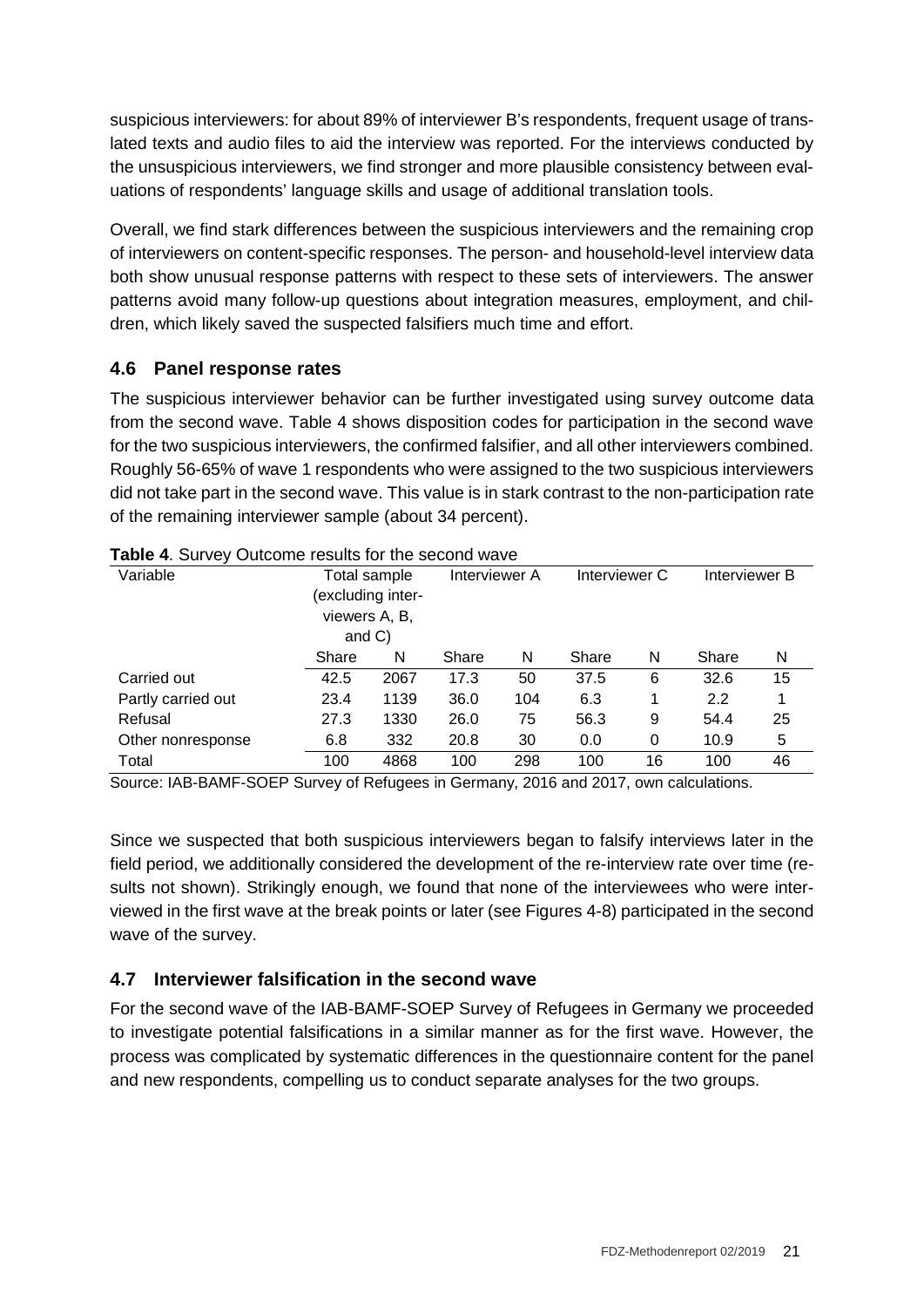As for the first wave, we began with the meta-indicator analysis. Figure 9 presents the distri-bution of the meta-indicator values<sup>[8](#page-21-0)</sup> for the new and panel respondents combined. The results exhibit right-sided critical values for two interviewers (84.00 for interviewer C and 58.71 for interviewer G). Both meta-indicator values exceed the  $97.5<sup>th</sup>$  percentile of the distribution and are sufficiently deemed as outliers. In particular, it should be noted that interviewer C was already classified as suspicious in the first wave by the previous analyses. Interviewer G did not conduct any interviews in the first wave.





*Source*: IAB-BAMF-SOEP Survey of Refugees in Germany, 2017, own calculations.

Table 5 summarizes the main results from the Single-Linkage clustering method. Here we find that – exactly as with the meta-indicator – interviewers C and G are marked as the most outlying interviewers. The same result is given by the Ward's Linkage clustering algorithm: as Figure 10 shows, one small cluster (Cluster 2) containing only two interviewers: again, interviewers C and G.

|  | Table 5. List of clusters identified by the Single-Linkage cluster analysis |  |  |  |
|--|-----------------------------------------------------------------------------|--|--|--|
|  |                                                                             |  |  |  |

|                                             | $\frac{1}{2}$ and $\frac{1}{2}$ . The contract of the contract of $\frac{1}{2}$ , the contract of the contract of the contract of the contract of the contract of the contract of the contract of the contract of the contract of the con |                |                            |  |  |  |  |  |  |
|---------------------------------------------|-------------------------------------------------------------------------------------------------------------------------------------------------------------------------------------------------------------------------------------------|----------------|----------------------------|--|--|--|--|--|--|
| <b>Clusters</b>                             | Number of interviewers                                                                                                                                                                                                                    | Interviewer ID | Number of conducted person |  |  |  |  |  |  |
|                                             | per cluster                                                                                                                                                                                                                               |                | interviews                 |  |  |  |  |  |  |
| Cluster 1                                   | 46                                                                                                                                                                                                                                        |                | ۰                          |  |  |  |  |  |  |
| Cluster 2                                   |                                                                                                                                                                                                                                           |                | 22                         |  |  |  |  |  |  |
| Cluster 3                                   |                                                                                                                                                                                                                                           |                | 83                         |  |  |  |  |  |  |
| . . _ _ <i>.</i> _ _ _ _ _<br>$\sim$ $\sim$ | .                                                                                                                                                                                                                                         | $\sim$<br>---- | .                          |  |  |  |  |  |  |

*Source*: IAB-BAMF-SOEP Survey of Refugees in Germany, 2017, own calculations.

<span id="page-21-0"></span><sup>&</sup>lt;sup>8</sup> Similar as for the meta-indicator for wave 1, indicators presented in Table 1 were used. Indicators were calculated separately for new and panel respondents and jointly analyzed. Overall, 34 indicators were used.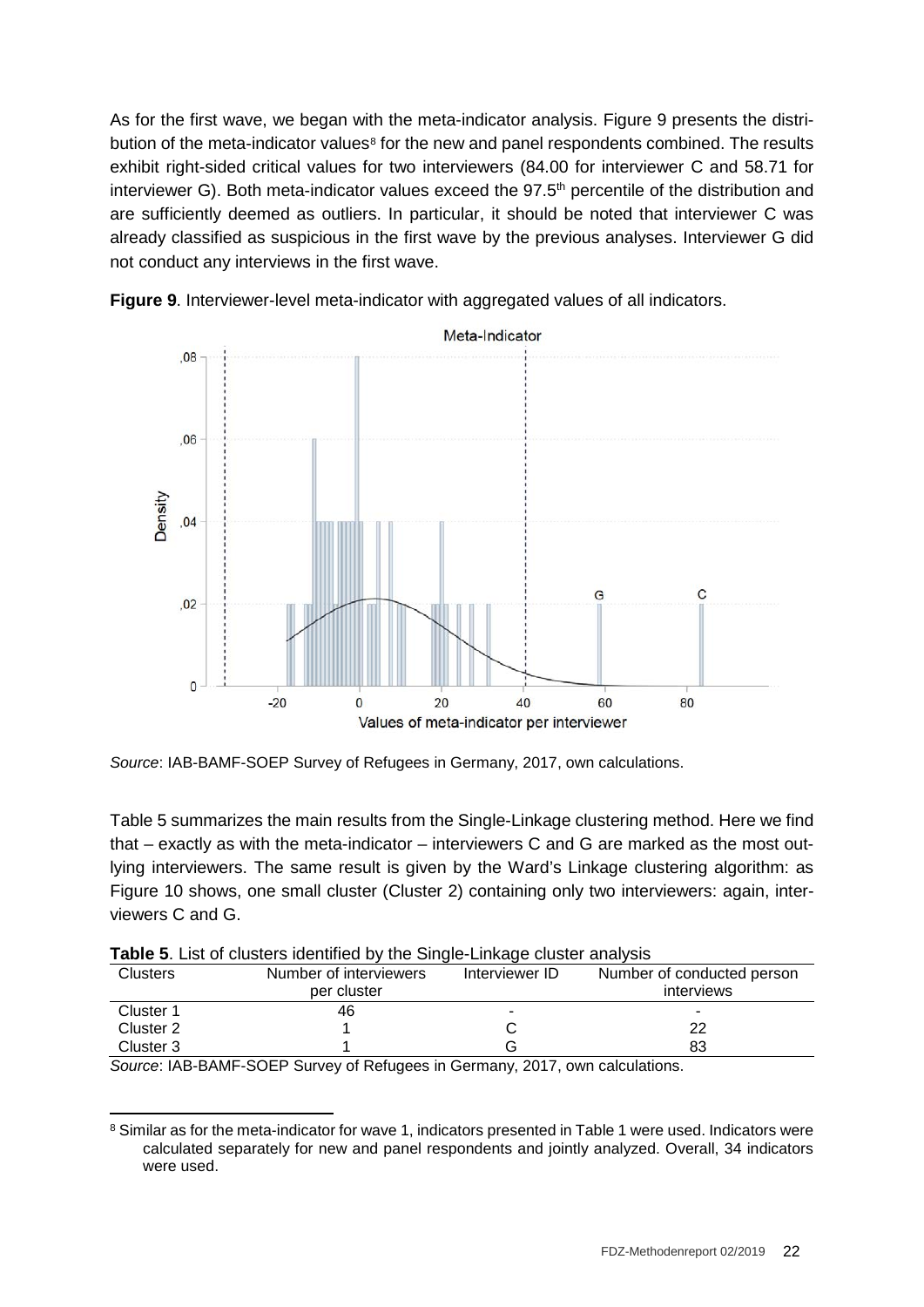

**Figure 10**. Dendrogram for optimal cluster solution (Ward's Linkage)

*Source*: IAB-BAMF-SOEP Survey of Refugees in Germany, 2017, own calculations.

Finally, we checked the development of the indicators over the field period. Due to different questionnaires for first-time and panel respondents, this analysis is restricted to panel respondents only since the suspicious interviewers C and G mainly conducted panel interviews. The rounding indicator was excluded from this analysis since the number of open-numeric questions was very small. Overall, we find that the suspicious interviewers' development of indicator values over the field period does not substantially differ from arbitrary interviewers with similar numbers of panel interviews (see Figures A1-A4 in Appendix).

Regarding the content of the suspicious interviewers' respondents, we observed substantial deviations from the rest of the sample (see Table A2 in Appendix). For instance, 5.8% of interviewer G's panel respondents and 15.8% of interviewer C's panel respondents stated that they had a foreign educational degree, whereas the share is 57.9% in the rest of the panel sample. There are similar deviations for questions on the respondents' participation in integration measures and responses to the interviewer questionnaire.

# **5 Conclusion**

Interviewer falsification can have a substantial impact on survey data quality and can lead to population estimates that are biased (see Schnell 1991; Schräpler and Wagner 2005). Especially in the context of policy research, unidentified falsification can be problematic since the falsified data might produce results that lead to wrong conclusions and a misallocation of public funds.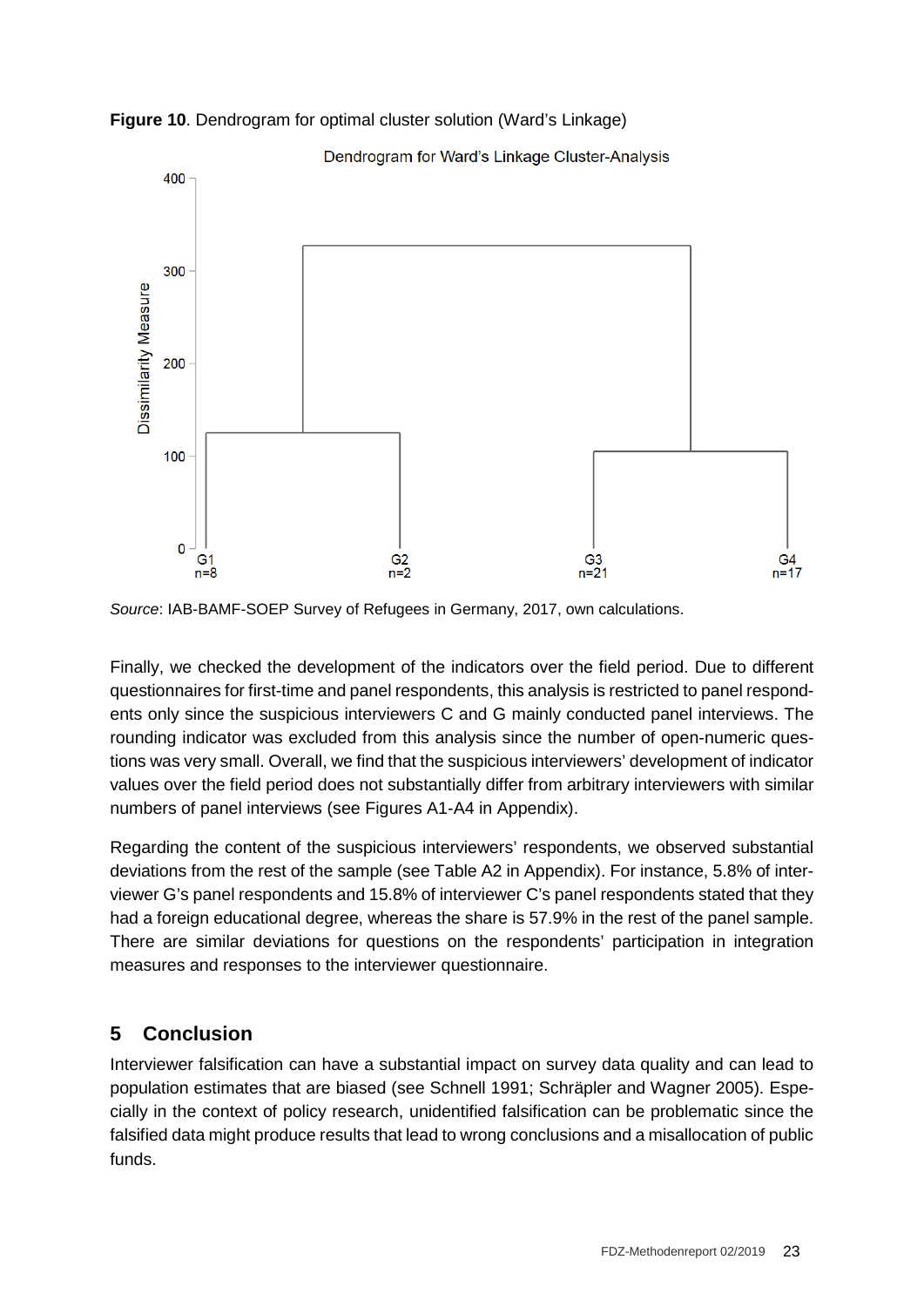In order to prevent or rather identify such situations, the aim of this case study was to evaluate new and existing methods enabling efficient identification of interviewer falsification. For this purpose, we utilized the IAB-BAMF-SOEP Survey of Refugees in Germany in which a highprofile case of fraudulent interviewer behavior was reported. As part of the identification strategies employed, we focused on various indicators of falsification proposed in the literature as well as new ones. These indicators were explored via (1) a meta-indicator analysis, (2) cluster analyses, and (3) their variation over interviewers' respective field periods. Through the combined use of the different analytical tools and a rich set of indicators, a broad control and identification of different types of fraudulent interviewing behavior was achieved.

Through the course of our analysis, the methods were not only successful in retrospectively identifying the confirmed falsifier in the first wave but also discovering further suspicious interviewers in the first and second wave of the survey. These three suspicious interviewers conducted 167 person and 105 household interviews in total. Suspicious interviewer B only conducted interviews in the first wave, suspicious interviewer G only in the second wave and the last suspicious interviewer C was responsible for interviews in both waves. All of these interviewers were jointly identified by all applied methods. The meta-indicator, the cluster analysis as well as the development of indicator values over time showed promising results. Interviewers that were marked as suspicious by the meta-indicator were also marked, or rather grouped, by the cluster analyses. As has been shown by the development of indicators over time, suspicious patterns can be detected early in the field period. This is a useful finding as most published studies on interviewer falsification implement their methods on the full survey data set. Yet, the implementation of fraud detection methods earlier in the field period would be more valuable as intervention steps could be taken to prevent dishonest interviewers from causing more harm.

Follow-up control checks conducted by the survey institute for the first wave of the IAB-BAMF-SOEP Survey of Refugees in Germany supported our empirical results of dishonest interviewer behavior for both suspicious interviewers (B and C) from the first wave but also confirmed that some honest interviews took place. $9$  In the course of our second wave analysis, further interviewers showed suspicious patterns for specific parts of their respective field periods or single falsification indicators. However, given that only two interviewers (C and G) showed suspicious patterns in almost all of our analyses, we considered them as particularly problematic. Based on our suggestion, the principal investigators agreed to exclude the data collected by those interviewers from IAB-BAMF-SOEP Survey of Refugees in Germany in the official data release (v34). We may conclude, therefore, that the combination of methods presented in this study (1) may be useful to other studies with interviewer participation, and (2) could be used as part of an efficient and cost-effective quality control strategy to ensure high-quality interviewer-led data collections in surveys. It is important to stress that the majority of interviewers follow the prescribed rules, whereas dishonest interviewer behavior is rather a rare event. Still, methods for identifying suspicious interviewers should be used to ensure the quality of survey data.

<span id="page-23-0"></span> <sup>9</sup> For the respective announcement, see [https://www.diw.de/sixcms/detail.php?id=diw\\_01.c.616027.de](https://www.diw.de/sixcms/detail.php?id=diw_01.c.616027.de)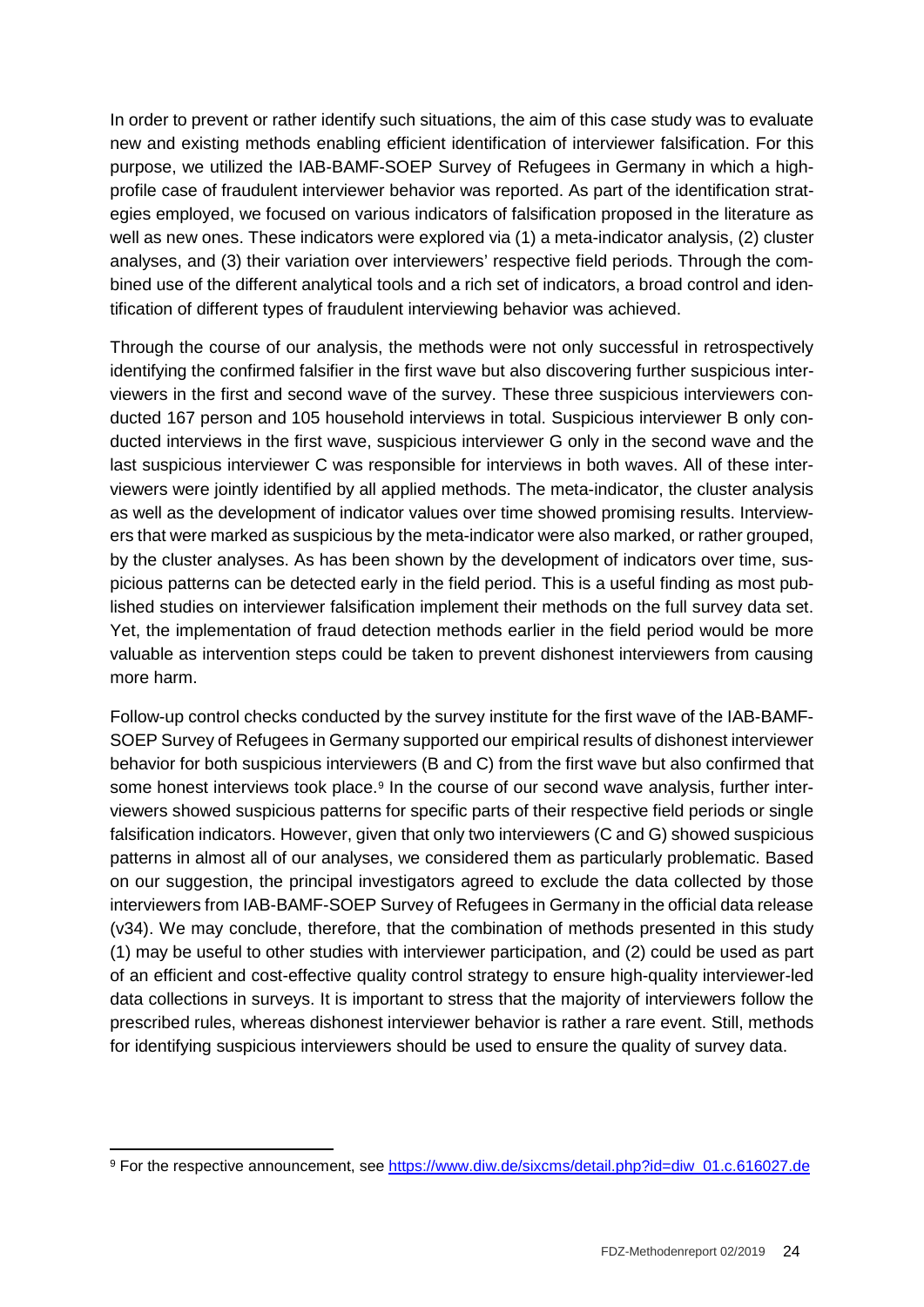#### References

- AAPOR. (2003). Interviewer Falsification in Survey Research: Current Best Methods for Prevention, Detection, and Repair of Its Effects. *Survey Research Newsletter*, *35*(1), 1–9.
- Backhaus, K., Erichson, B., Plinke, W., & Weiber, R. (2016). *Multivariate Analysemethoden* (14th ed.). Berlin, Heidelberg: Springer Berlin Heidelberg.
- Blasius, J., & Friedrichs, J. (2012). Faked Interviews. In S. Salzborn, E. Davidov, & J. Reinecke (Eds.), *Methods, Theories, and Empirical Applications in the Social Sciences* (pp. 49–56). Wiesbaden: VS Verlag für Sozialwissenschaften.
- Bredl, S., Storfinger, N., & Menold, N. (2013). A Literature Review of Methods to Detect Fabricated Survey Data. In P. Winker, N. Menold, & R. Porst (Eds.), *Interviewers' Deviations in Surveys – Impact, Reasons, Detection and Prevention* (pp. 3–24). Wiesbaden: VS Verlag für Sozialwissenschaften.
- Bredl, S., Winker, P., & Kötschau, K. (2012). A statistical approach to detect cheating interviewers. *Survey Methodology, 38(1), 1-10*.
- Brücker, H., Croisier, J., Kosyakova, Y., Kröger, H., Pietrantuono, G., Rother, N., & Schupp, J. (2019). Zweite Welle der IAB-BAMF-SOEP-Befragung: Geflüchtete machen Fortschritte bei Sprache und Beschäftigung. *IAB-Kurzbericht*, *3*.
- Brücker, H., Rother, N., & Schupp, J. (2017). IAB-BAMF-SOEP-Befragung von Geflüchteten 2016. Studiendesign, Feldergebnisse sowie Analysen zu schulischer wie beruflicher Qualifikation, Sprachkenntnissen sowie kognitiven Potenzialen. Berlin: DIW Berlin, German Institute for Economic Research
- Brücker, H., Rother, N., Schupp, J., Gostomski, C. B. Von, Böhm, A., Fendel, T., … Vallizadeh, E. (2016). IAB-BAMF-SOEP-Befragung von Geflüchteten: Flucht, Ankunft in Deutschland und erste Schritte der Integration. *IAB-Kurzbericht*, *24*.
- Brüderl, J., Huyer-May, B., & Schmiedeberg, C. (2013). Interviewer behavior and the quality of social network data. In P. Winker, N. Menold, & R. Porst (Eds.), *Interviewers' Deviations in Surveys – Impact, Reasons, Detection and Prevention* (pp. 147–160). Wiesbaden: VS Verlag für Sozialwissenschaften.
- De Haas, S., & Winker, P. (2016). Detecting Fraudulent Interviewers by Improved Clustering Methods – The Case of Falsifications of Answers to Parts of a Questionnaire. *Journal of Official Statistics*, *32*(3), 643–660.
- DIW. (2018). IAB-BAMF-SOEP-Befragung Geflüchteter in Deutschland: Revision des Datensatzes. Retrieved from http://www.diw.de/sixcms/detail.php?id=diw\_01.c.574021.de

Harrison, D., & Krauss, S. (2002). Interviewer cheating: Implications for Research on Entrepreneurship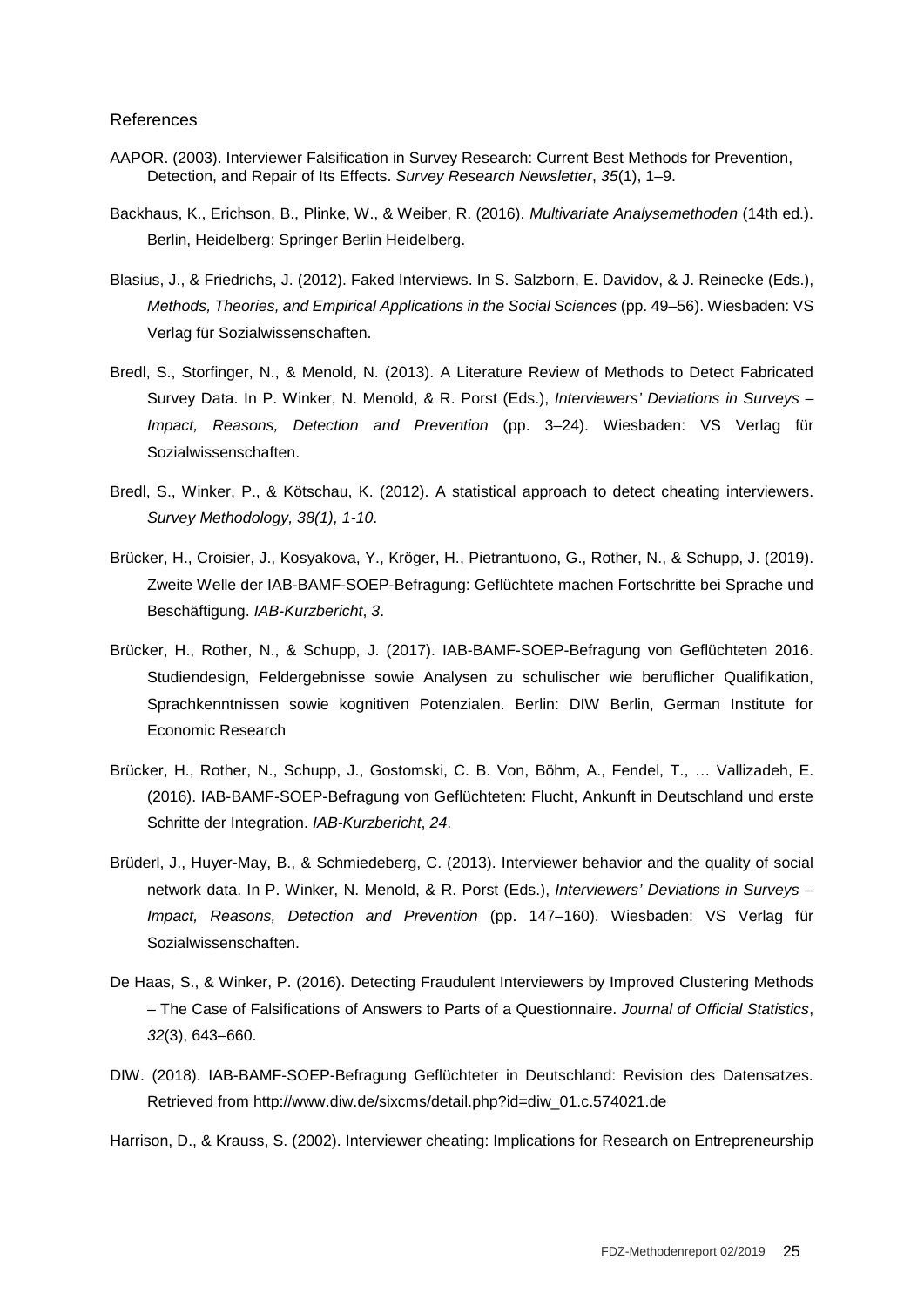in Africa. *Journal of Developmental Entrepreneurship*, *7*(3), 319–330.

- Hood, C. C., & Bushery, J. M. (1997). Getting More Bang from the Reinterview Buck: Identifying "At Risk" Interviewers. In *Proceedings of the American Statistical Association (Survey Research Methods Section)* (pp. 820–824).
- IAB. (2017). *Revidierter Datensatz der IAB-BAMF-SOEP- Befragung von Geflüchteten*. Nuremberg.
- Kosyakova, Y., Skopek, J., & Eckman, S. (2015). Do Interviewers Manipulate Responses to Filter Questions? Evidence from a Multilevel Approach. *International Journal of Public Opinion Research*, *27*(3), 417–431.
- Kreuter, F., McCulloch, S., Presser, S., & Tourangeau, R. (2011). The effects of asking filter questions in interleafed versus grouped format. *Sociological Methods and Research*, *40*(1), 88–104.
- Kroh, M., Kühne, S., Jacobsen, J., Siegert, M., & Siegers, R. (2017). *Sampling, Nonresponse, and Integrated Weighting of the 2016 IAB-BAMF-SOEP Survey of Refugees (M3/M4)*. *SOEP Survey Papers 477: Series C*. Berlin.
- Krosnick, J., & Alwin, D. (1987). An evaluation of a cognitive theory of response-order effects in survey measurement. *Public Opinion Quarterly*, *51*, 201–219.
- Kwasniewski, N., Maxwill, P., Seibt, P., & Siemens, A. (2018). Manipulation in der Marktforschung. Wie Umfragen gefälscht und Kunden betrogen werden. Retrieved March 9, 2018, from http://www.spiegel.de/wirtschaft/unternehmen/manipulation-in-der-marktforschung-wieumfragen-gefaelscht-werden-a-1190711.html
- Menold, N., Winker, P., Storfinger, N., & Kemper, C. J. (2013). A method for ex-post identification of falsifications in survey data. In P. Winker, N. Menold, & R. Porst (Eds.), *Interviewers' Deviations in Surveys – Impact, Reasons, Detection and Prevention* (pp. 25–47). Wiesbaden: VS Verlag für Sozialwissenschaften.
- Messick, S. (1966). The Psychlogy of Acquiescence: An Interpretation of Research Evidence. *ETS Research Bulletin Series*, *1966*(1), 1–44.
- Murphy, J., Baxter, R., Eyerman, J., Cunningham, D., & Kennet, J. (2004). A System for Detecting Interviewer Falsification. *American Association for Public Opinion Research 59th Annual Conference*, 4968–4975.
- Murphy, J., Biemer, P., Stringer, C., Thissen, R., Day, O., & Hsieh, Y. P. (2016). Interviewer falsification: Current and best practices for prevention, detection, and mitigation. *Statistical Journal of the IAOS*, *32*(3), 313–326.
- Porras, J., & English, N. (2004). Data-Driven Approaches to Identifying Interviewer Data Falsification: The Case of Health Surveys. In *Proceedings of the Survey Research Methods Section, American Statistical Association* (pp. 4223–4228). Retrieved from http://www.amstat.org/sections/srms/Proceedings/y2004/files/Jsm2004-000879.pdf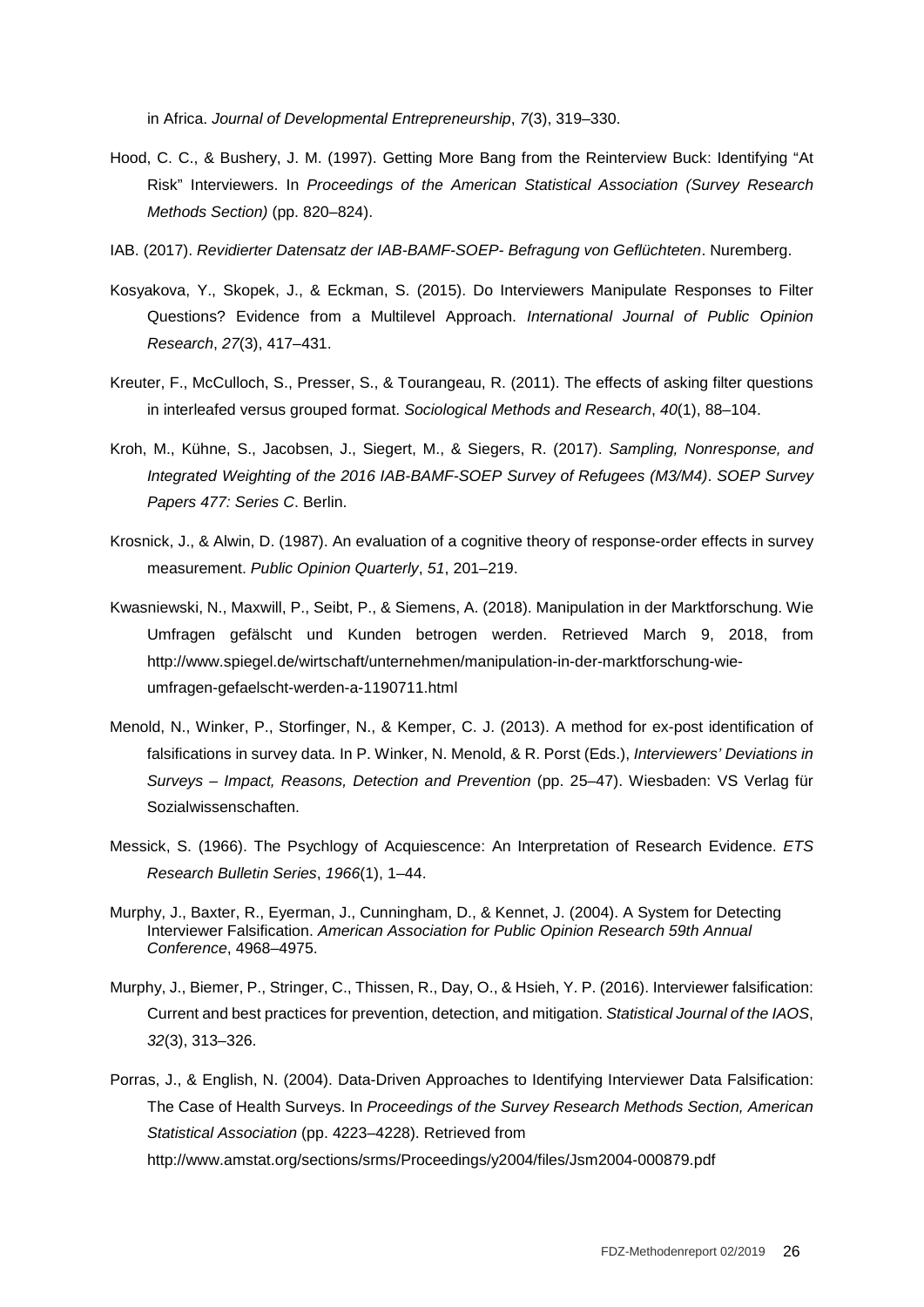- Reuband, K.-H. (1990). Interviews, die keine sind. "Erfolge" und "Mißerfolge" beim Fälschen von Interviews. *Kölner Zeitschrift Für Soziologie Und Sozialpsychologie*, *42*(4), 706–733.
- Schäfer, C., Schräpler, J.-P., Müller, K.-R., & Wagner, G. G. (2005). Automatic Identification of faked and fraudulent interviews in survey by two different methods. *Schmollers Jahrbuch: Journal of Applied Social Science Studies / Zeitschrift Für Wirtschafts- Und Sozialwissenschaften*, *125*(1), 183–193.
- Schnell, R. (1991). Der Einfluß gefälschter Interviews auf Survey- Ergebnisse. *Zeitschrift Für Soziologie*, *20*(1), 25–35.
- Schräpler, J.-P., & Wagner, G. G. (2005). Characteristics and impact of faked interviews in surveys An analysis of genuine fakes in the raw data of SOEP. *Allgemeines Statistisches Archiv*, *89*(1), 7–20.
- Seibt, P. (2018a). Sozio-Ökonomisches Panel. Wie eine Interviewerin Befragungen von Flüchtlingen fälschte. Retrieved March 9, 2018, from http://www.spiegel.de/politik/deutschland/fluechtlinge-wieeine-interviewerin-befragungen-faelschte-a-1191086.html
- Seibt, P. (2018b). Gefälschte Umfragen. Die Macht der Marktforscher. Retrieved March 9, 2018, from http://www.spiegel.de/wirtschaft/unternehmen/gefaelschte-umfragen-so-maechtig-sindmarktforscher-a-1190705.html
- Stokes, L. S., & Jones, P. (1989). Evaluation of the Interviewer Quality Control Procedure for the Post-Enumeration Survey. In *Proceedings of the Section on Survey Research Methods, American Statistical Association* (pp. 696–698).
- Storfinger, N., & Winker, P. (2013). Assessing the performance of clustering methods in falsification using bootstrap. In P. Winker, N. Menold, & R. Porst (Eds.), *Interviewers' Deviations in Surveys – Impact, Reasons, Detection and Prevention* (pp. 49–65). Wiesbaden: VS Verlag für Sozialwissenschaften.
- Swanson, D., Cho, M. J., & Eltinge, J. (2003). Detecting Possibly Fraudulent or Error-Prone Survey Data Using Benford ' s Law. *Proceedings of the Section on Survey Research Methods, American Statistical Association*, 4172–4177.
- Tourangeau, R., Rasinski, K., Jobe, B. J., Smith, W. T., & Pratt, F. W. (1997). Sources of Error in a Survey on Sexual Behavior. *Journal of Official Statistics*, *13*(4), 341–366.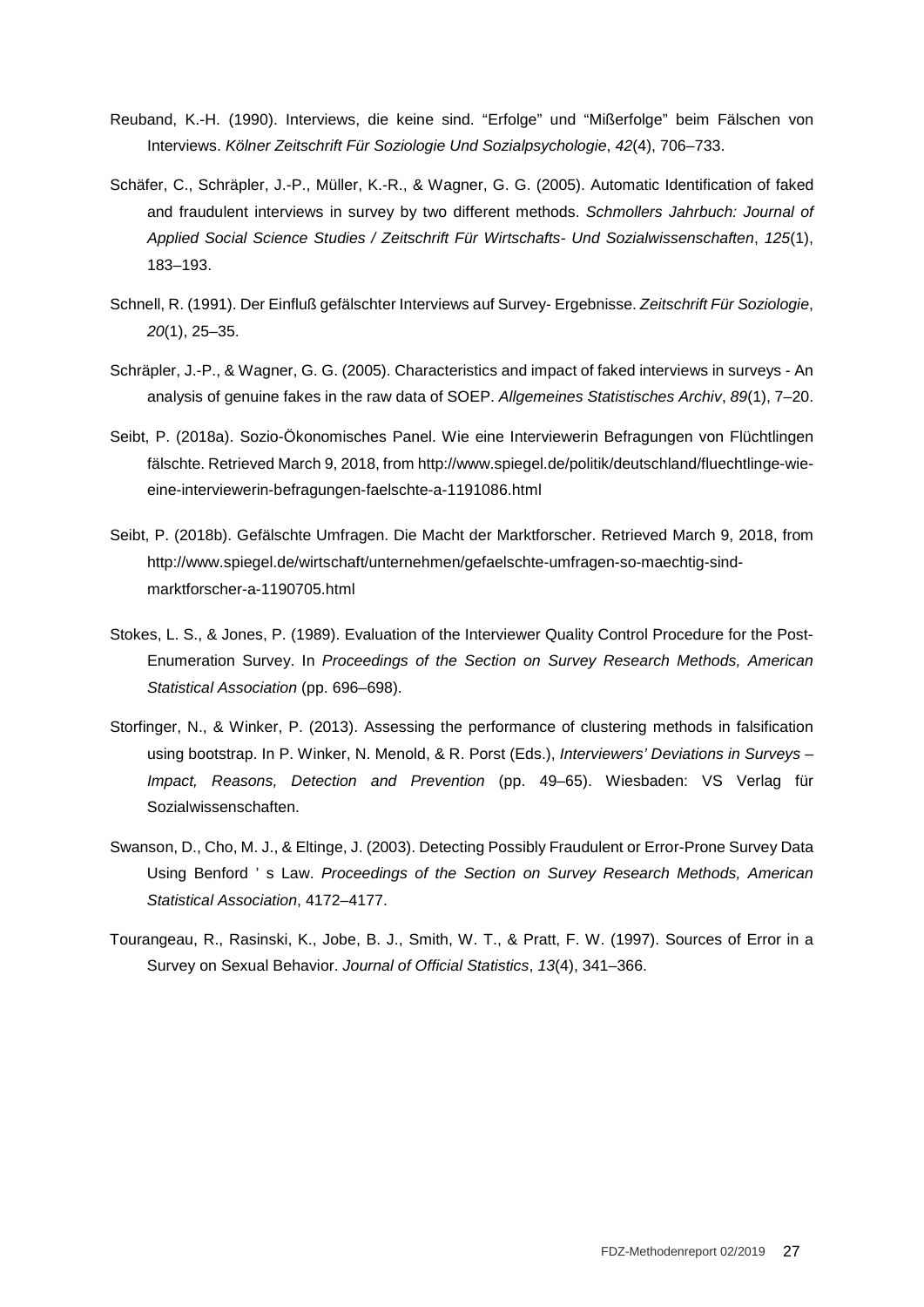# **Appendix**



*Notes*: Indicator values are calculated as the share of extreme responses to scale questions in all answered scale questions.

*Source*: IAB-BAMF-SOEP Survey of Refugees in Germany, 2017, panel respondents, own calculations.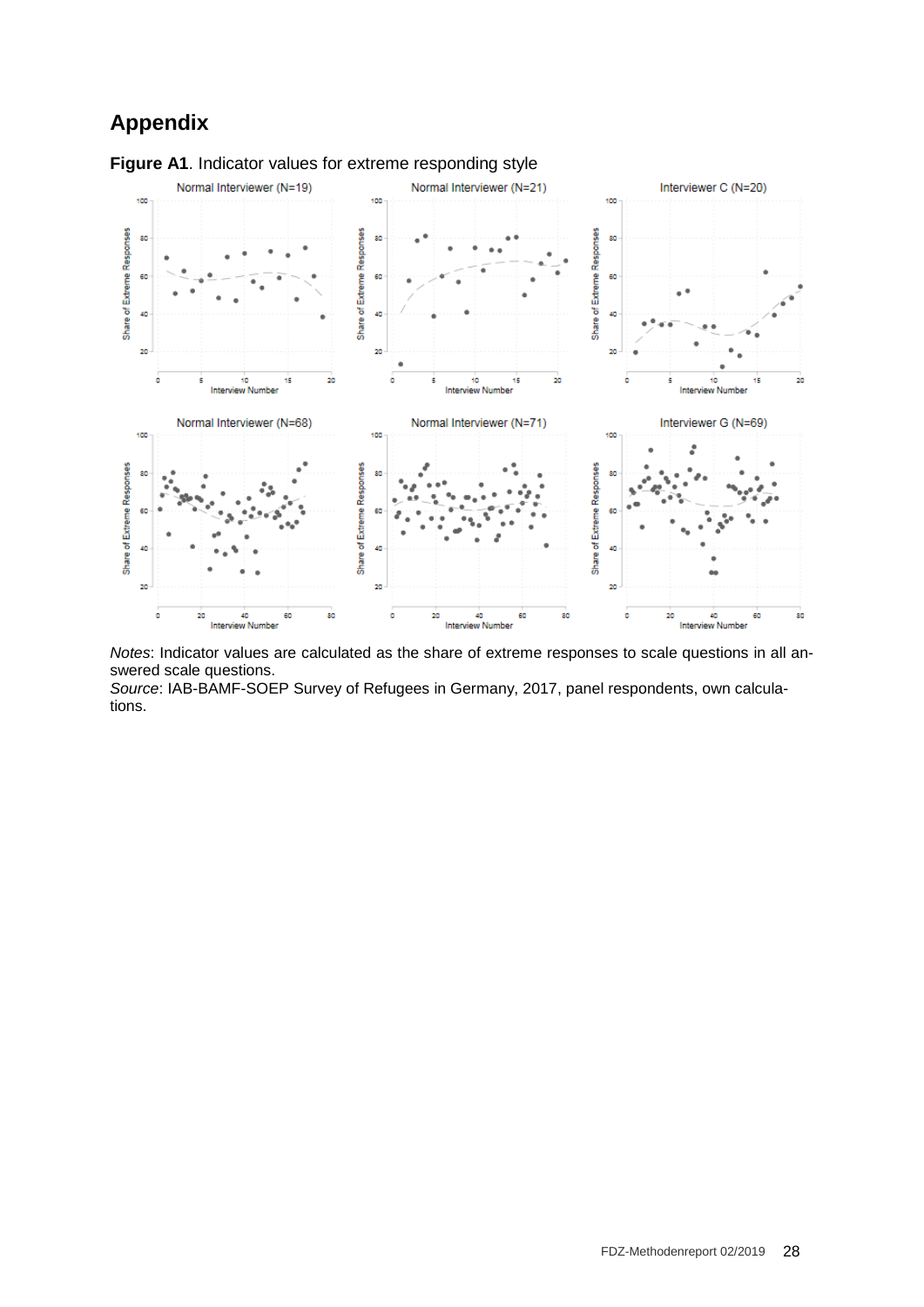



*Notes*: Indicator values are calculated as the share of middle responses to scale questions in all answered scale questions.

*Source*: IAB-BAMF-SOEP Survey of Refugees in Germany, 2017, panel respondents, own calculations.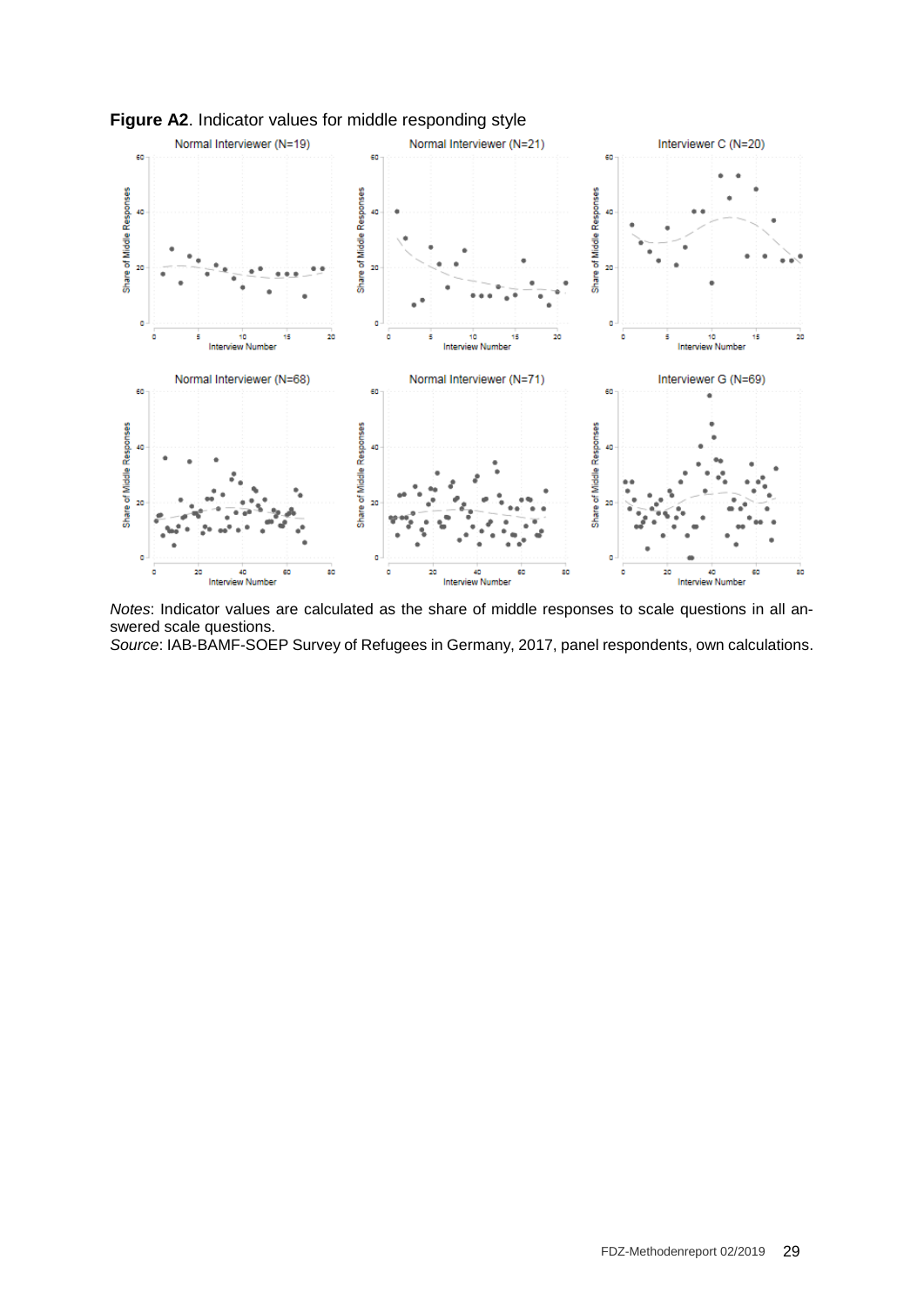

#### **Figure A3**. Indicator values for triggered follow-up questions

*Notes*: Indicator values are calculated as the share of triggered follow-up questions in all potentially triggered follow-up questions.

*Source*: IAB-BAMF-SOEP Survey of Refugees in Germany, 2017, panel respondents, own calculations.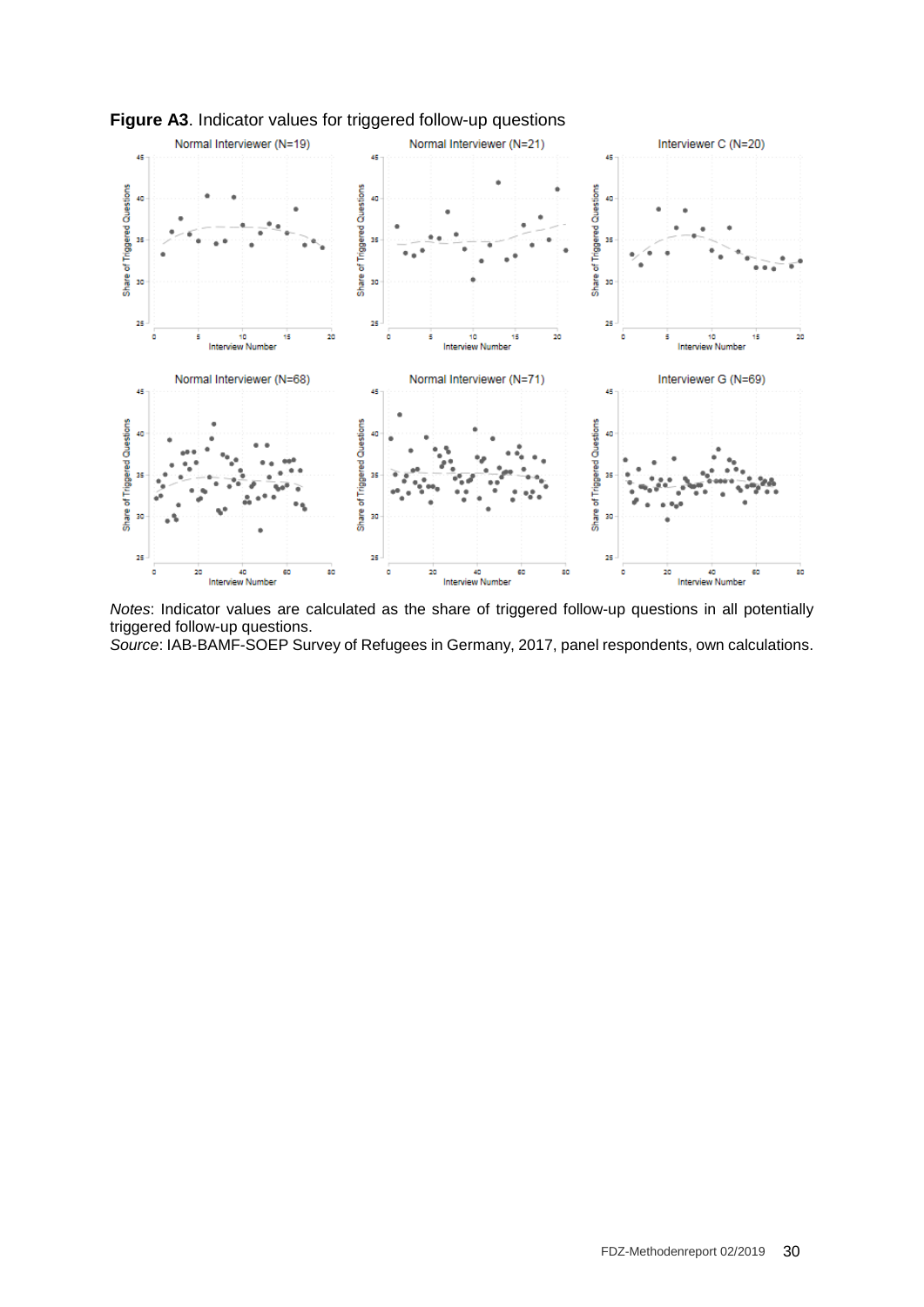

#### **Figure A4**. Indicator values for non-differentiation

*Notes:* Indicator values are calculated as the average standardized standard deviation of multiple item batteries.

*Source*: IAB-BAMF-SOEP Survey of Refugees in Germany, 2017, panel respondents, own calculations.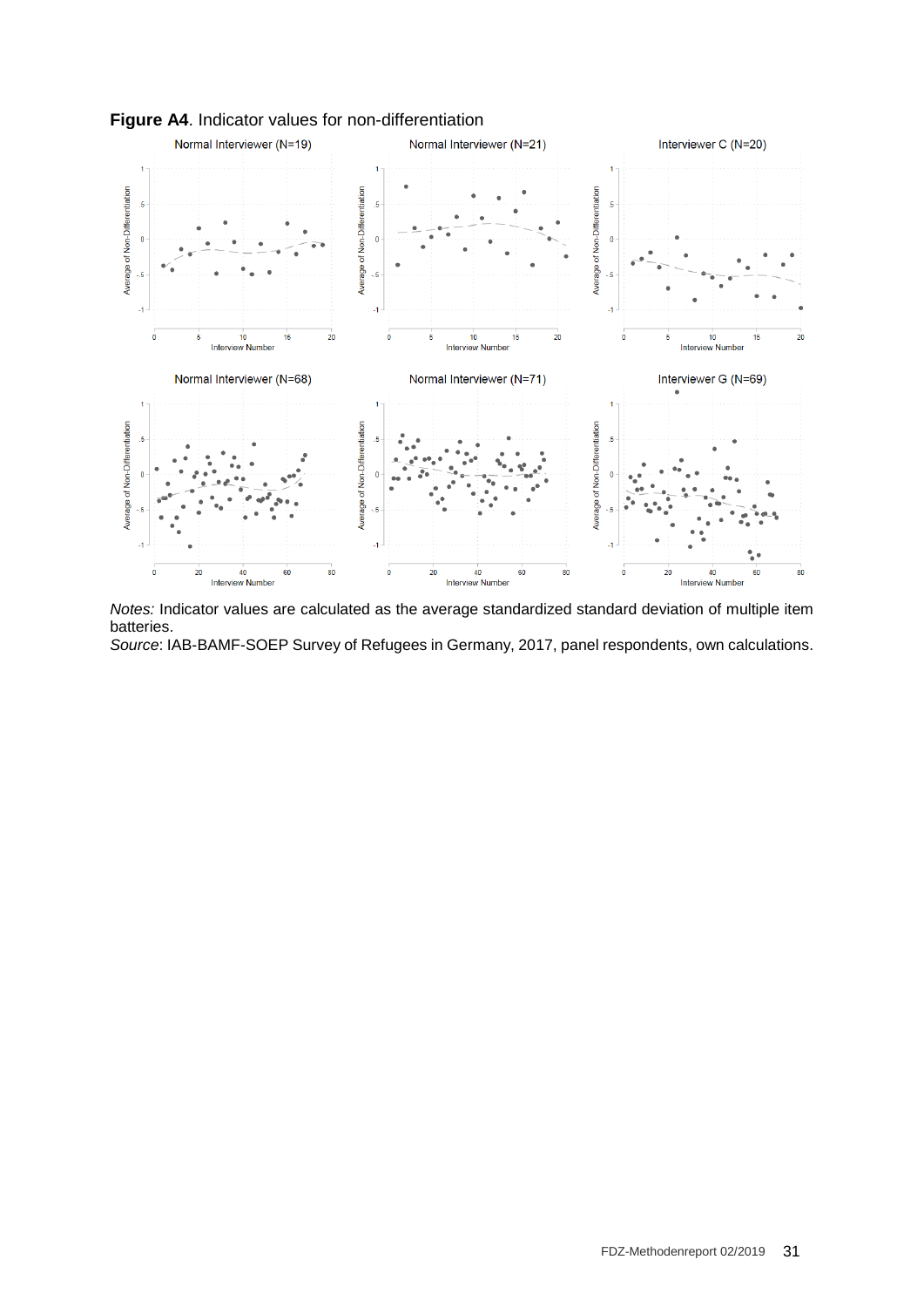| Identification | Wave 1                             |       | Wave 2                             |       |  |
|----------------|------------------------------------|-------|------------------------------------|-------|--|
|                | Person interviews Household inter- |       | Person interviews Household inter- |       |  |
|                |                                    | views |                                    | views |  |
| A              | 289                                | 218   |                                    |       |  |
|                | 46                                 | 34    |                                    |       |  |
|                | 16                                 | 13    | 22                                 | 13    |  |
|                |                                    |       |                                    |       |  |
|                |                                    |       |                                    |       |  |
|                |                                    |       |                                    |       |  |
|                |                                    |       | 83                                 | 45    |  |

#### **Table A1.** Identified Interviewers

*Source*: IAB-BAMF-SOEP Survey of Refugees in Germany, 2016 and 2017, own calculations.